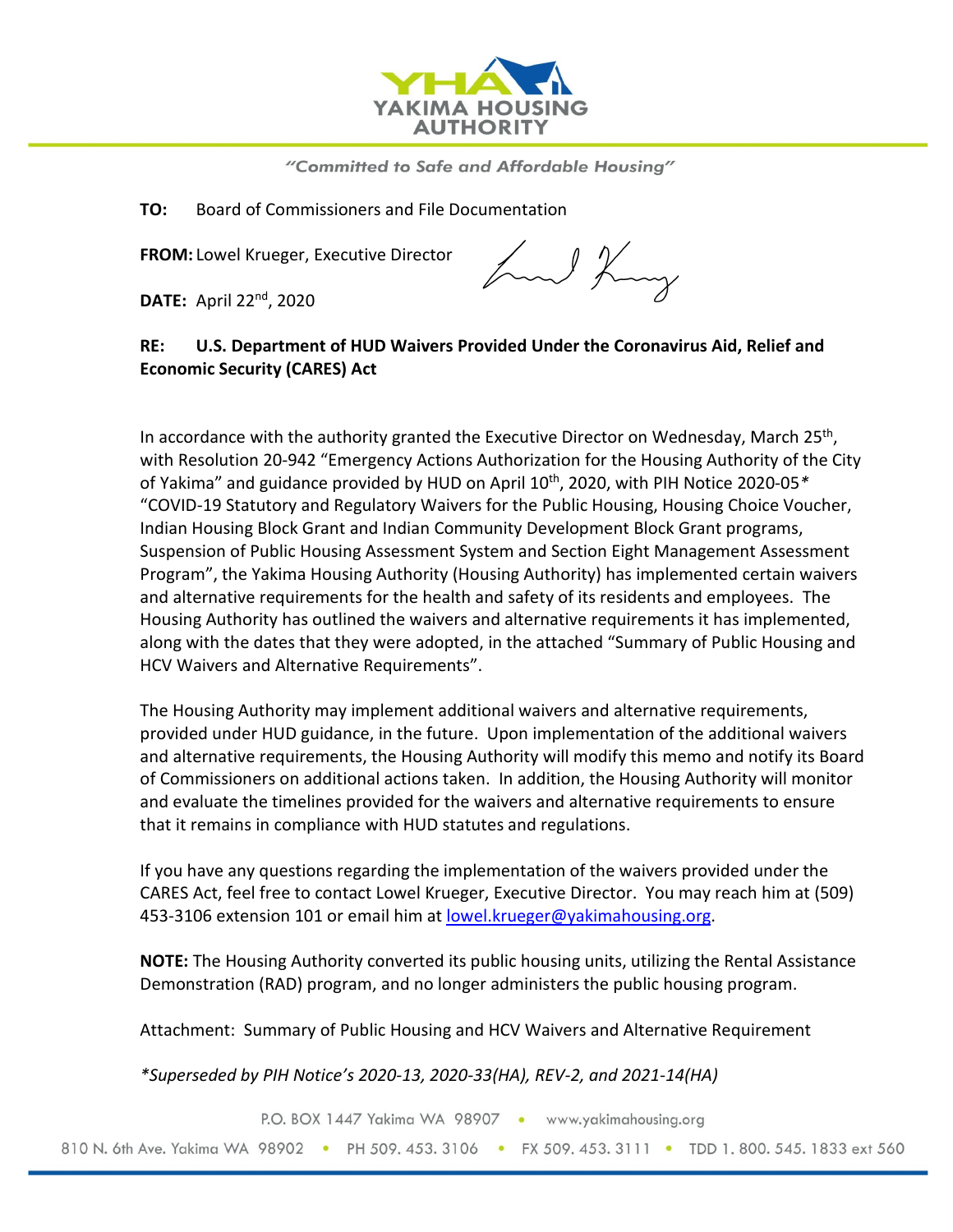**This chart summarizes the waivers authorized under this Notice and the availability period for each. As stated in Section 5, PHAs must keep written documentation on the waivers applied by the PHA as well as the effective dates. To fulfill those requirements, PHAs may but are not required to utilize the last two columns to record this information.** 

| <b>Item</b>                                                                                                                  | <b>Statutory and regulatory</b><br>waivers                                                                                                                                                                         | <b>Summary of alternative</b><br>requirements                                                                                                                                                                                    | <b>Availability</b><br><b>Period Ends</b>                                                                                                                                                     | Did the PHA<br>implement<br>the waiver or<br>alternative<br>requirement? | Date of<br><b>PHA</b><br>adoption. |
|------------------------------------------------------------------------------------------------------------------------------|--------------------------------------------------------------------------------------------------------------------------------------------------------------------------------------------------------------------|----------------------------------------------------------------------------------------------------------------------------------------------------------------------------------------------------------------------------------|-----------------------------------------------------------------------------------------------------------------------------------------------------------------------------------------------|--------------------------------------------------------------------------|------------------------------------|
| PH and HCV-1<br>PHA 5-Year and<br><b>Annual Plan</b><br><b>Submission Dates:</b><br>Significant<br>Amendment<br>Requirements | <b>Statutory Authority</b><br>Section $5A(a)(1)$ , Section<br>$5A(b)(1)$ , Section $5A(g)$ ,<br>Section $5A(h)(2)$<br><b>Regulatory Authority</b><br>$\S\S 903.5(a)(3), 903.5(b)(3),$<br>903.13(c), 903.21, 903.23 | Alternative dates for<br>$\bullet$<br>submission<br>Changes to significant<br>$\bullet$<br>amendment process                                                                                                                     | Varies based on<br>$\bullet$<br><b>FYE</b><br>12/31/20<br>$\bullet$                                                                                                                           | N <sub>o</sub>                                                           | N/A                                |
| PH and HCV-2<br>Family Income and<br><b>Composition: Delayed</b><br><b>Annual Examinations</b>                               | <b>Statutory Authority</b><br>Section $3(a)(1)$<br><b>Regulatory Authority</b><br>§§ 982.516(a)(1),<br>960.257(a)                                                                                                  | Permits the PHA to<br>$\bullet$<br>delay the annual<br>reexamination of<br>income and family<br>composition<br><b>HCV PHAs must</b><br>$\bullet$<br>implement HCV-7 for<br>impacted families if<br>they implement this<br>waiver | 6/30/21<br>$\bullet$<br>All reexams due in<br>CY20 must be<br>completed by<br>$12/31/20$ . Reexams<br>due between $1/1/21$<br>and $12/31/21$ would<br>need to be<br>completed by<br>12/31/21. | Yes                                                                      | 3/25/2021                          |
| PH and HCV-3<br>Family Income and                                                                                            | <b>Regulatory Authority</b><br>§§ $5.233(a)(2)$ , 960.259(c),                                                                                                                                                      | Waives the requirements<br>$\bullet$<br>to use the income                                                                                                                                                                        | 12/31/21<br>$\bullet$                                                                                                                                                                         | Yes                                                                      | 4/10/2020                          |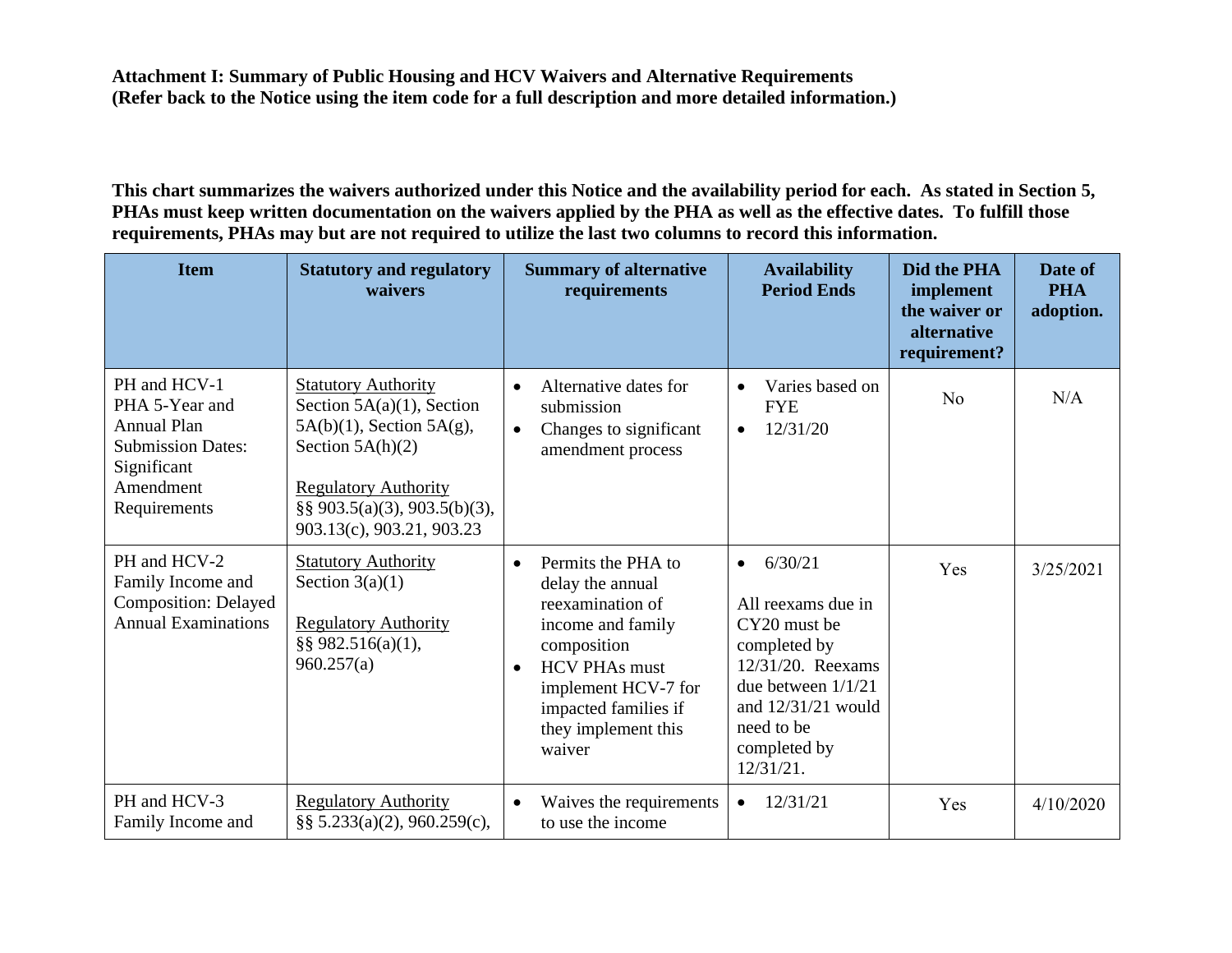| <b>Item</b>                                                                               | <b>Statutory and regulatory</b><br>waivers                                                                                                                                                                                           | <b>Summary of alternative</b><br>requirements                                                                                                                                                                                                                                                          | <b>Availability</b><br><b>Period Ends</b> | Did the PHA<br>implement<br>the waiver or<br>alternative<br>requirement? | Date of<br><b>PHA</b><br>adoption. |
|-------------------------------------------------------------------------------------------|--------------------------------------------------------------------------------------------------------------------------------------------------------------------------------------------------------------------------------------|--------------------------------------------------------------------------------------------------------------------------------------------------------------------------------------------------------------------------------------------------------------------------------------------------------|-------------------------------------------|--------------------------------------------------------------------------|------------------------------------|
| <b>Composition: Annual</b><br><b>Examination</b> ; Income<br>Verification<br>Requirements | 982.516(a)<br><b>Sub-regulatory Guidance</b><br>Notice PIH 2018-18                                                                                                                                                                   | hierarchy, including the<br>use of EIV, and will<br>allow PHAs to consider<br>self-certification as the<br>highest form of income<br>verification<br>PHAs that implement<br>$\bullet$<br>this waiver will be<br>responsible for<br>addressing material<br>income discrepancies<br>that may arise later |                                           |                                                                          |                                    |
| PH and HCV-4<br>Family Income and<br>Composition: Interim<br>Examinations                 | <b>Statutory Authority</b><br>Section $3(a)(1)$<br><b>Regulatory Authority</b><br>§§ $5.233(a)(2)$ ,<br>$982.516(c)(2)$ , $960.257(a)$ ,<br>(b) and (d), $960.259(c)$<br><b>Sub-regulatory Guidance</b><br><b>Notice PIH 2018-18</b> | Waives the requirement<br>$\bullet$<br>to use the income<br>verification<br>requirements, including<br>the use of EIV, for<br>interim reexaminations                                                                                                                                                   | 12/31/21<br>$\bullet$                     | Yes                                                                      | 3/25/2021                          |
| PH and HCV-5<br>Enterprise Income<br>Verification (EIV)                                   | <b>Regulatory Authority</b><br>§ 5.233                                                                                                                                                                                               | Waives the mandatory<br>$\bullet$<br>EIV monitoring<br>requirements                                                                                                                                                                                                                                    | 12/31/21<br>$\bullet$                     | Yes                                                                      | 4/10/2020                          |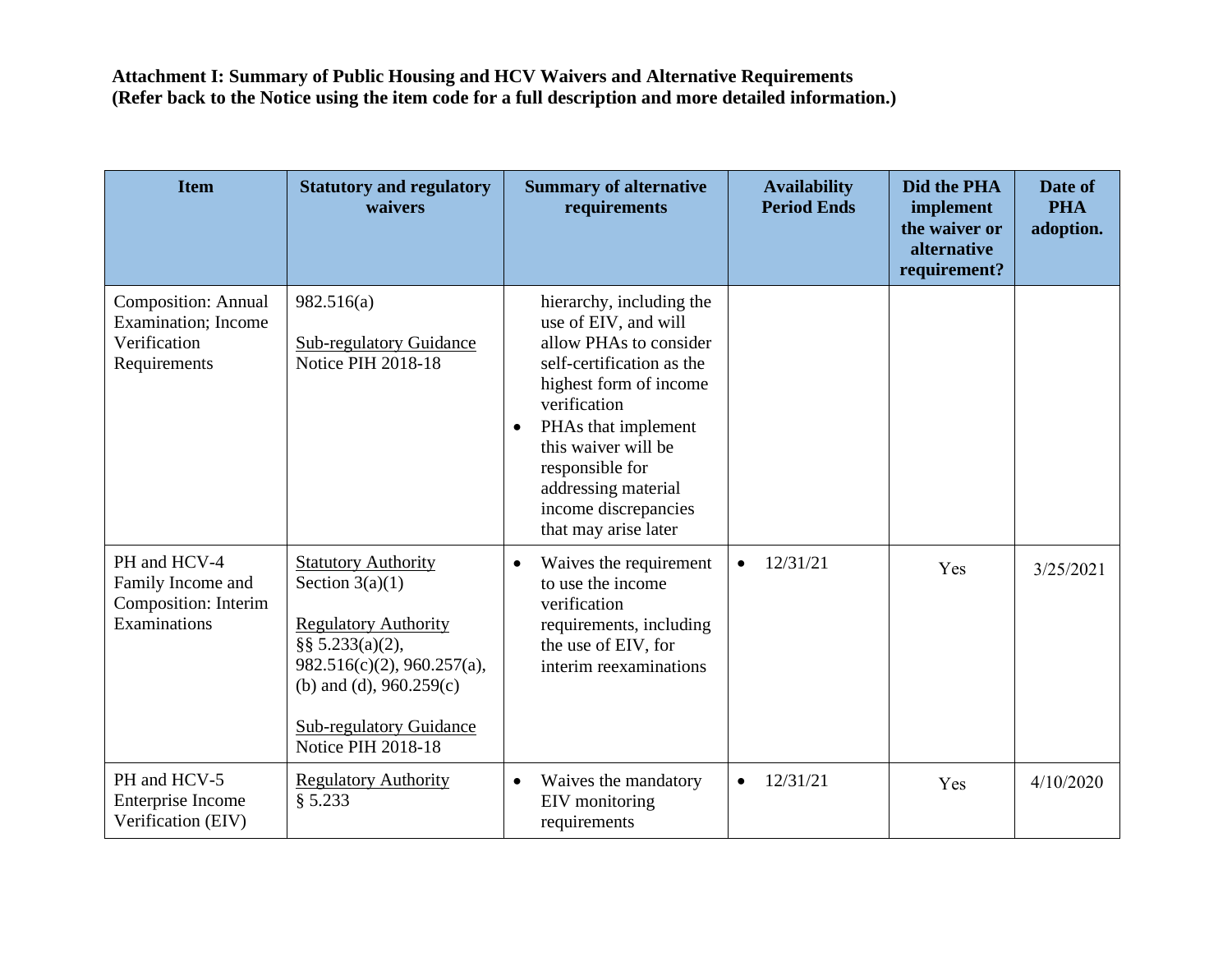| <b>Item</b>                                                                                                     | <b>Statutory and regulatory</b><br>waivers                                                             | <b>Summary of alternative</b><br>requirements                                                                                                                                                                                                                      | <b>Availability</b><br><b>Period Ends</b> | Did the PHA<br>implement<br>the waiver or<br><i>alternative</i><br>requirement? | Date of<br><b>PHA</b><br>adoption. |
|-----------------------------------------------------------------------------------------------------------------|--------------------------------------------------------------------------------------------------------|--------------------------------------------------------------------------------------------------------------------------------------------------------------------------------------------------------------------------------------------------------------------|-------------------------------------------|---------------------------------------------------------------------------------|------------------------------------|
| Monitoring                                                                                                      | <b>Sub-regulatory Guidance</b><br><b>Notice PIH 2018-18</b>                                            |                                                                                                                                                                                                                                                                    |                                           |                                                                                 |                                    |
| PH and HCV-6<br>Family Self-<br>Sufficiency (FSS)<br>Contract of<br><b>Participation: Contract</b><br>Extension | <b>Statutory Authority</b><br>Section $23(c)3$<br><b>Regulatory Authority</b><br>§ 984.303(d)          | FSS has a provision that<br>$\bullet$<br>indicates that PHAs can<br>extend Participation<br>Contracts by up to two<br>years (beyond the<br>original five) for "good<br>cause." PHAs should<br>consider pandemic-<br>related issues as an<br>"automatic" good cause | 12/31/21                                  | Yes                                                                             | 4/10/2020                          |
| PH and HCV-7<br><b>Waiting List: Opening</b><br>and Closing; Public<br>Notice                                   | <b>Regulatory Authority</b><br>§ 982.206(a)(2)<br><b>Sub-regulatory Guidance</b><br>Notice PIH 2012-34 | Waives public notice<br>$\bullet$<br>requirements for<br>opening and closing<br>waiting list<br>Requires alternative<br>$\bullet$<br>process                                                                                                                       | 12/31/21<br>$\bullet$                     | N <sub>o</sub>                                                                  | N/A                                |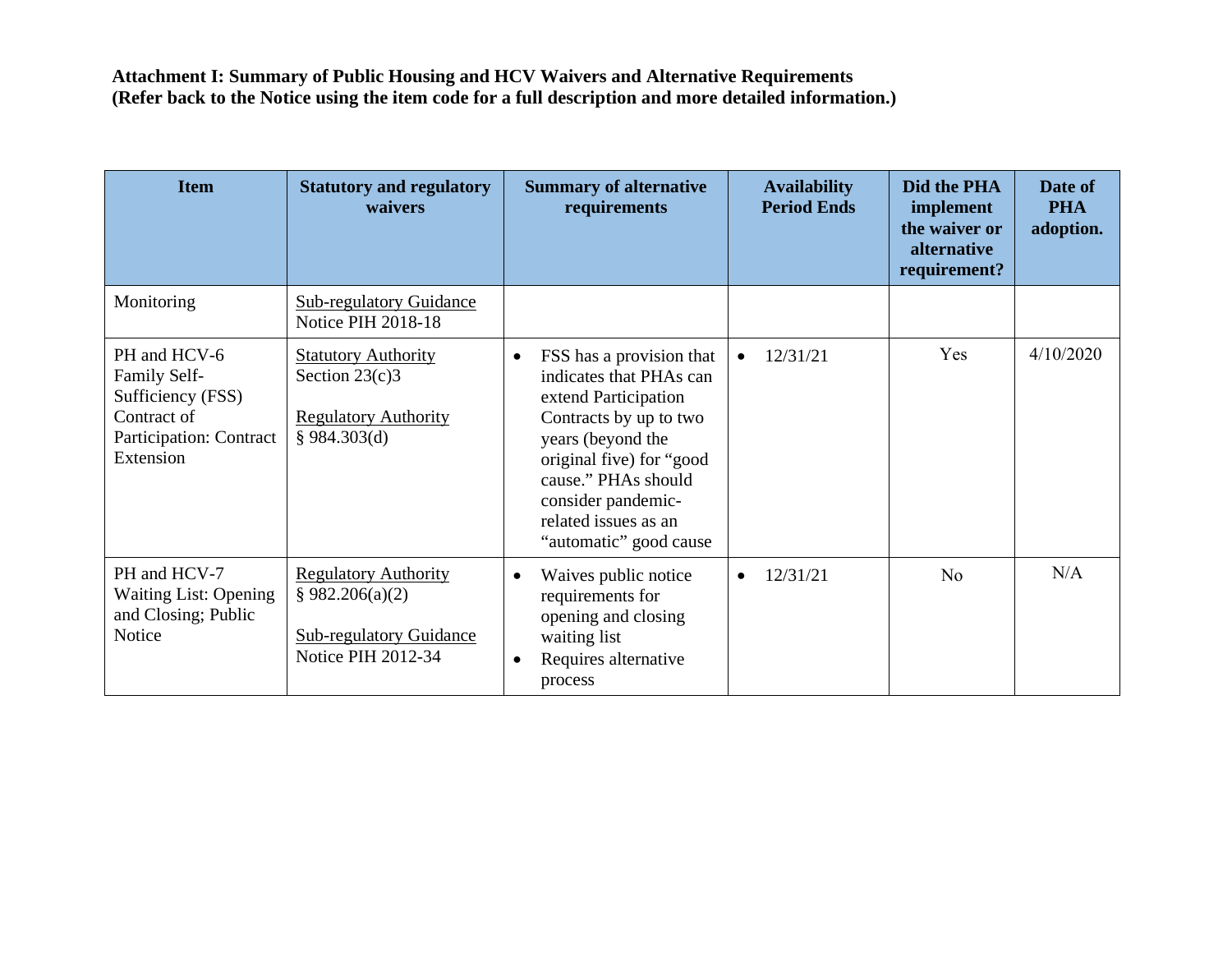| <b>Item</b>                                                                                                | <b>Statutory and regulatory</b><br>waivers                                                                                                                                                                                      | <b>Summary of alternative</b><br>requirements                                                                                                                                                                                                                                                                                                                   | <b>Availability</b><br><b>Period Ends</b> | Did the PHA<br>implement<br>the waiver or<br>alternative<br>requirement? | Date of<br><b>PHA</b><br>adoption. |
|------------------------------------------------------------------------------------------------------------|---------------------------------------------------------------------------------------------------------------------------------------------------------------------------------------------------------------------------------|-----------------------------------------------------------------------------------------------------------------------------------------------------------------------------------------------------------------------------------------------------------------------------------------------------------------------------------------------------------------|-------------------------------------------|--------------------------------------------------------------------------|------------------------------------|
| PH and HCV-8<br>Eligibility<br>Determination:<br><b>Income Verification</b>                                | <b>Regulatory Authority</b><br>§§ 960.259(c), 982.201(e)<br><b>Sub-regulatory Guidance</b><br>Notice PIH 2018-18                                                                                                                | Waives the third-party<br>$\bullet$<br>income verification<br>requirements for<br>applicants, and will<br>allow PHAs to consider<br>self-certification as the<br>highest form of income<br>verification at admission<br>PHAs must review the<br>$\bullet$<br>EIV Income and IVT<br>Reports to confirm/<br>validate family-<br>reported income within<br>90 days | 12/31/21<br>$\bullet$                     | Yes                                                                      | 5/04/2021                          |
| PH and HCV-9<br>Eligibility<br>Determination: Social<br>Security Number and<br>Citizenship<br>Verification | <b>Statutory Authority</b><br>42 USC 1436a(d)(2)<br><b>Regulatory Authority</b><br>$\S\S 5.216(b)(2)$ , (g), (h),<br>$5.218, 5.508(b)(2)(ii)$ ,<br>$(b)(3)(ii)$ , $(g)$<br><b>Sub-regulatory Guidance</b><br>Notice PIH 2012-10 | Waives the requirements<br>$\bullet$<br>to obtain and verify<br>social security number<br>documentation and<br>documentation<br>evidencing eligible<br>noncitizen status before<br>admitting applicants to<br>the HCV and Public<br>Housing programs                                                                                                            | 12/31/21<br>$\bullet$                     | Yes                                                                      | 5/04/2021                          |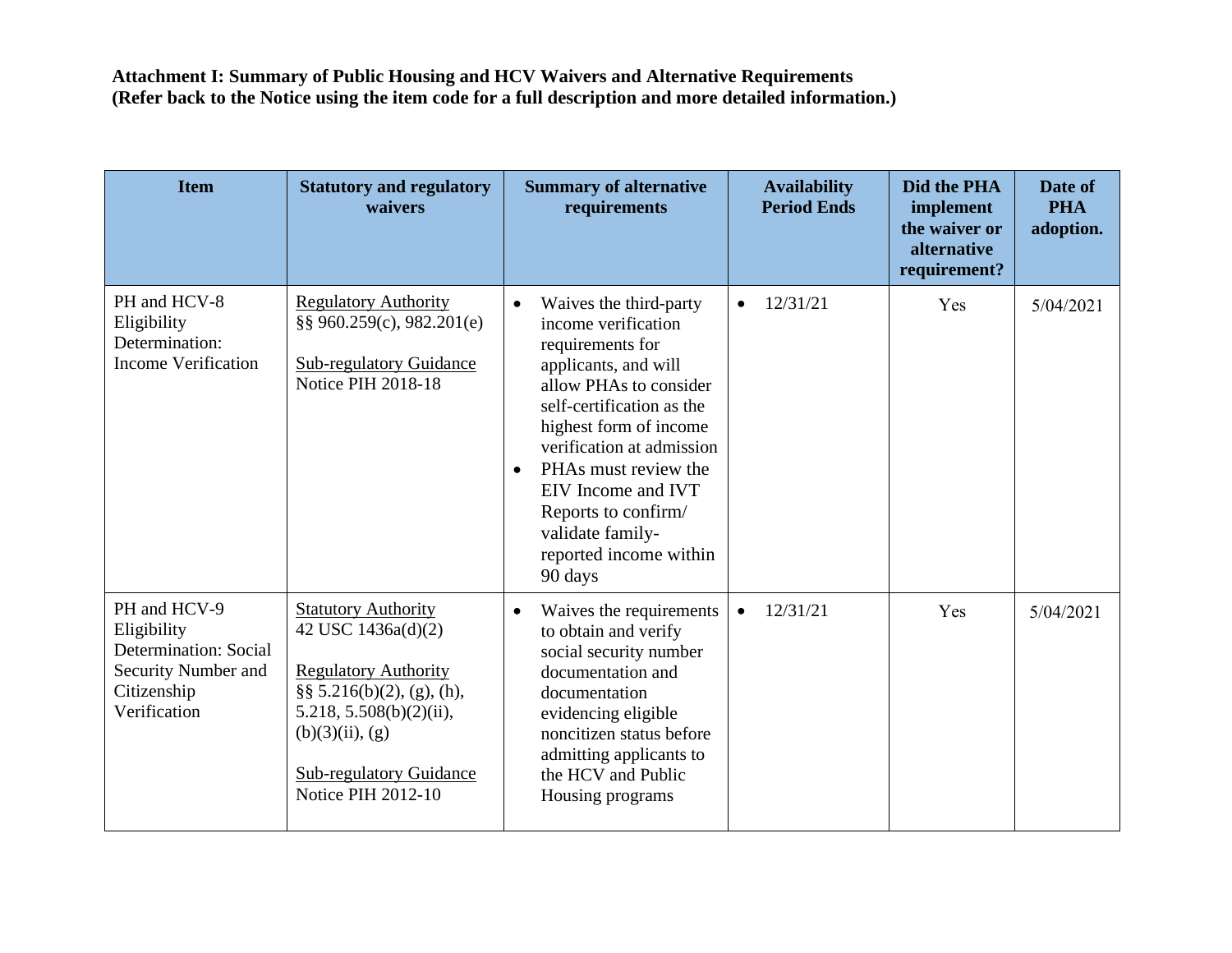| <b>Item</b>                                          | <b>Statutory and regulatory</b><br>waivers                                                                                                              | <b>Summary of alternative</b><br>requirements                                                                                                                                                                                                                                                                                                               | <b>Availability</b><br><b>Period Ends</b> | Did the PHA<br>implement<br>the waiver or<br>alternative<br>requirement? | Date of<br><b>PHA</b><br>adoption. |
|------------------------------------------------------|---------------------------------------------------------------------------------------------------------------------------------------------------------|-------------------------------------------------------------------------------------------------------------------------------------------------------------------------------------------------------------------------------------------------------------------------------------------------------------------------------------------------------------|-------------------------------------------|--------------------------------------------------------------------------|------------------------------------|
|                                                      |                                                                                                                                                         | PHAs may accept self-<br>$\bullet$<br>certification of date of<br>birth and disability<br>status if a higher level of<br>verification is not<br>immediately available.<br>Individuals admitted<br>$\bullet$<br>under this waiver must<br>provide the required<br>documentation within<br>90 days of admission to<br>be eligible for continued<br>assistance |                                           |                                                                          |                                    |
| $HQS-1$<br><b>Initial Inspection</b><br>Requirements | <b>Statutory Authority</b><br>Section $8(o)(8)(A)(i)$ ,<br>Section $8(0)(8)(C)$<br><b>Regulatory Authority</b><br>§§ 982.305(a), 982.305(b),<br>982.405 | Changes initial<br>$\bullet$<br>inspection requirements,<br>allowing for owner<br>certification that there<br>are no life-threatening<br>deficiencies<br>Where self-certification<br>$\bullet$<br>was used, PHA must<br>inspect the unit no later<br>than 6/30/22<br>Will include reminder<br>$\bullet$<br>that HQS waiver does                             | 12/31/21<br>6/30/22<br>$\bullet$          | N <sub>o</sub>                                                           | N/A                                |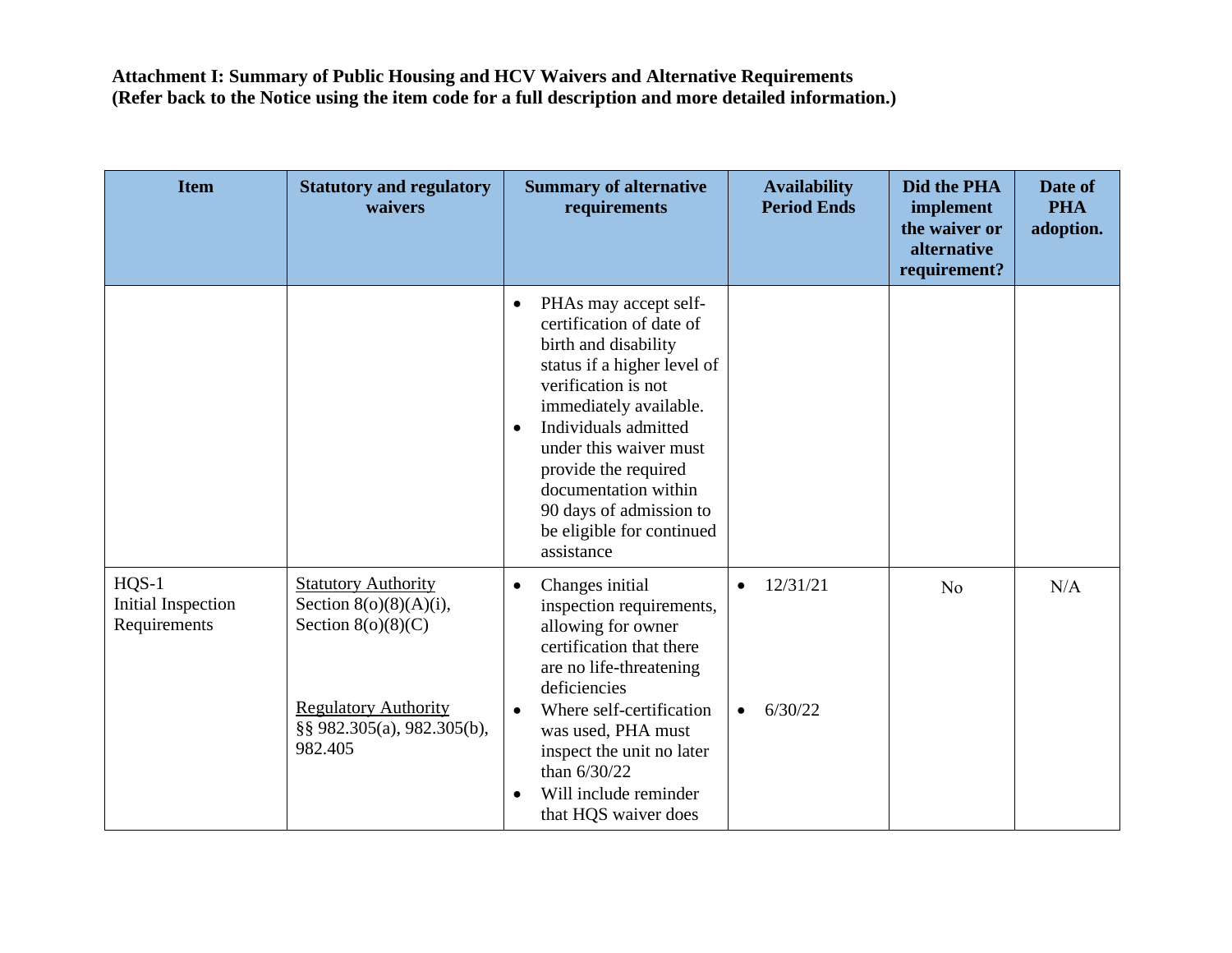| <b>Item</b>                                                                                                                             | <b>Statutory and regulatory</b><br>waivers                                                                                                                  | <b>Summary of alternative</b><br>requirements                                                                                                                                                                                                           | <b>Availability</b><br><b>Period Ends</b>     | Did the PHA<br>implement<br>the waiver or<br>alternative<br>requirement? | Date of<br><b>PHA</b><br>adoption. |
|-----------------------------------------------------------------------------------------------------------------------------------------|-------------------------------------------------------------------------------------------------------------------------------------------------------------|---------------------------------------------------------------------------------------------------------------------------------------------------------------------------------------------------------------------------------------------------------|-----------------------------------------------|--------------------------------------------------------------------------|------------------------------------|
|                                                                                                                                         |                                                                                                                                                             | not include a waiver of<br>24 CFR 35.1215, visual<br>assessment for<br>deteriorated paint                                                                                                                                                               |                                               |                                                                          |                                    |
| HQS-2: Project-Based<br>Voucher (PBV) Pre-<br><b>HAP Contract</b><br><b>Inspections: PHA</b><br>Acceptance of<br><b>Completed Units</b> | <b>Statutory Authority:</b><br>Section $8(o)(8)(A)$<br><b>Regulatory Authority:</b><br>§§ 983.103(b),<br>983.156(a)(1)                                      | Changes inspection<br>$\bullet$<br>requirements, allowing<br>for owner certification<br>that there are no life-<br>threatening deficiencies<br>Where self-certification<br>$\bullet$<br>was used, PHA must<br>inspect the unit no later<br>than 6/30/22 | 12/31/21<br>$\bullet$<br>6/30/22<br>$\bullet$ | N <sub>o</sub>                                                           | N/A                                |
| $HQS-3$<br>Initial Inspection:<br>Non-Life-Threatening<br>Deficiencies (NLT)<br>Option                                                  | <b>Statutory Authority</b><br>Section $8(o)(8)(A)(ii)$<br><b>Sub-regulatory Guidance</b><br><b>HOTMA HCV Federal</b><br>Register Notice January 18,<br>2017 | Allows for extension of<br>$\bullet$<br>up to 30 days for owner<br>repairs of non-life-<br>threatening conditions                                                                                                                                       | 12/31/21<br>$\bullet$                         | Yes                                                                      | 4/10/2020                          |
| $HQS-4$<br><b>HQS</b> Initial Inspection                                                                                                | <b>Statutory Authority</b><br>Section $8(o)(8)(A)(iii)$                                                                                                     | Under Initial HQS<br>$\bullet$<br>Alternative Inspection                                                                                                                                                                                                | 12/31/21<br>$\bullet$                         | No                                                                       | N/A                                |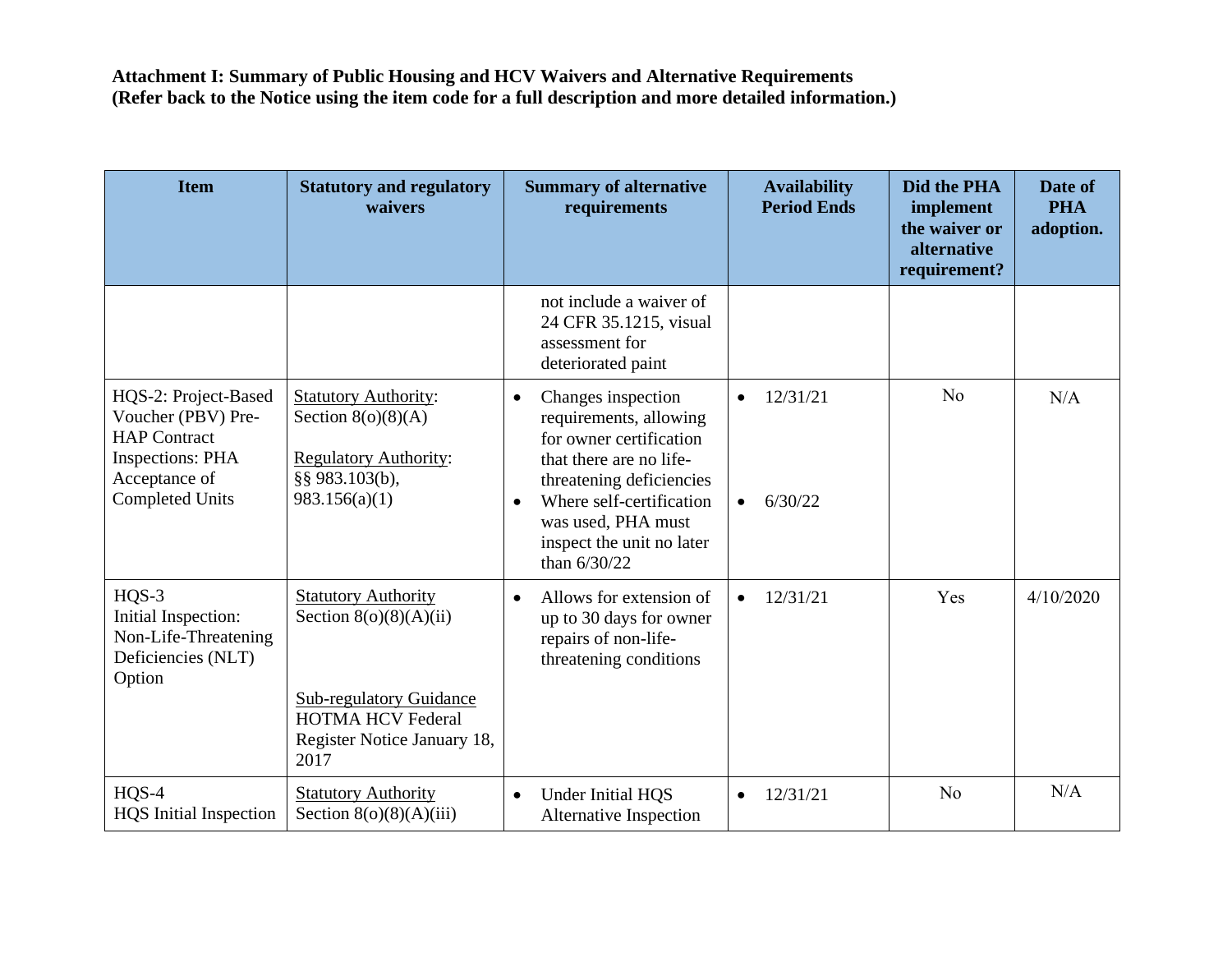| <b>Item</b>                                                              | <b>Statutory and regulatory</b><br>waivers                                                                  | <b>Summary of alternative</b><br>requirements                                                                                                                                                                                                                                                                                                                           | <b>Availability</b><br><b>Period Ends</b>     | Did the PHA<br>implement<br>the waiver or<br>alternative<br>requirement? | Date of<br><b>PHA</b><br>adoption. |
|--------------------------------------------------------------------------|-------------------------------------------------------------------------------------------------------------|-------------------------------------------------------------------------------------------------------------------------------------------------------------------------------------------------------------------------------------------------------------------------------------------------------------------------------------------------------------------------|-----------------------------------------------|--------------------------------------------------------------------------|------------------------------------|
| Requirement:<br><b>Alternative Inspection</b><br>Option                  | <b>Sub-regulatory Guidance</b><br><b>HOTMA HCV Federal</b><br>Register Notice January 18,<br>2017           | Option - allows for<br>commencement of<br>assistance payments<br>based on owner<br>certification there are no<br>life-threatening<br>deficiencies<br>Where self-certification<br>$\bullet$<br>was used, PHA must<br>inspect the unit no later<br>than $6/30/22$                                                                                                         | 6/30/22                                       |                                                                          |                                    |
| $HQS-5$<br><b>HQS</b> Inspection<br>Requirement: Biennial<br>Inspections | <b>Statutory Authority</b><br>Section $8(o)(D)$<br><b>Regulatory Authority</b><br>§§ 982.405(a), 983.103(d) | Allows for delay in<br>$\bullet$<br>biennial inspections<br>PHAs must require<br>$\bullet$<br>owner certification there<br>are no life-threatening<br>deficiencies<br>PHAs must conduct all<br>$\bullet$<br>delayed biennial<br>inspections from CY<br>2020 as soon as<br>reasonably possible but<br>no later than 6/20/22,<br>and must conduct all<br>delayed biennial | 12/31/21<br>$\bullet$<br>6/30/22<br>$\bullet$ | Yes                                                                      | 3/01/2021                          |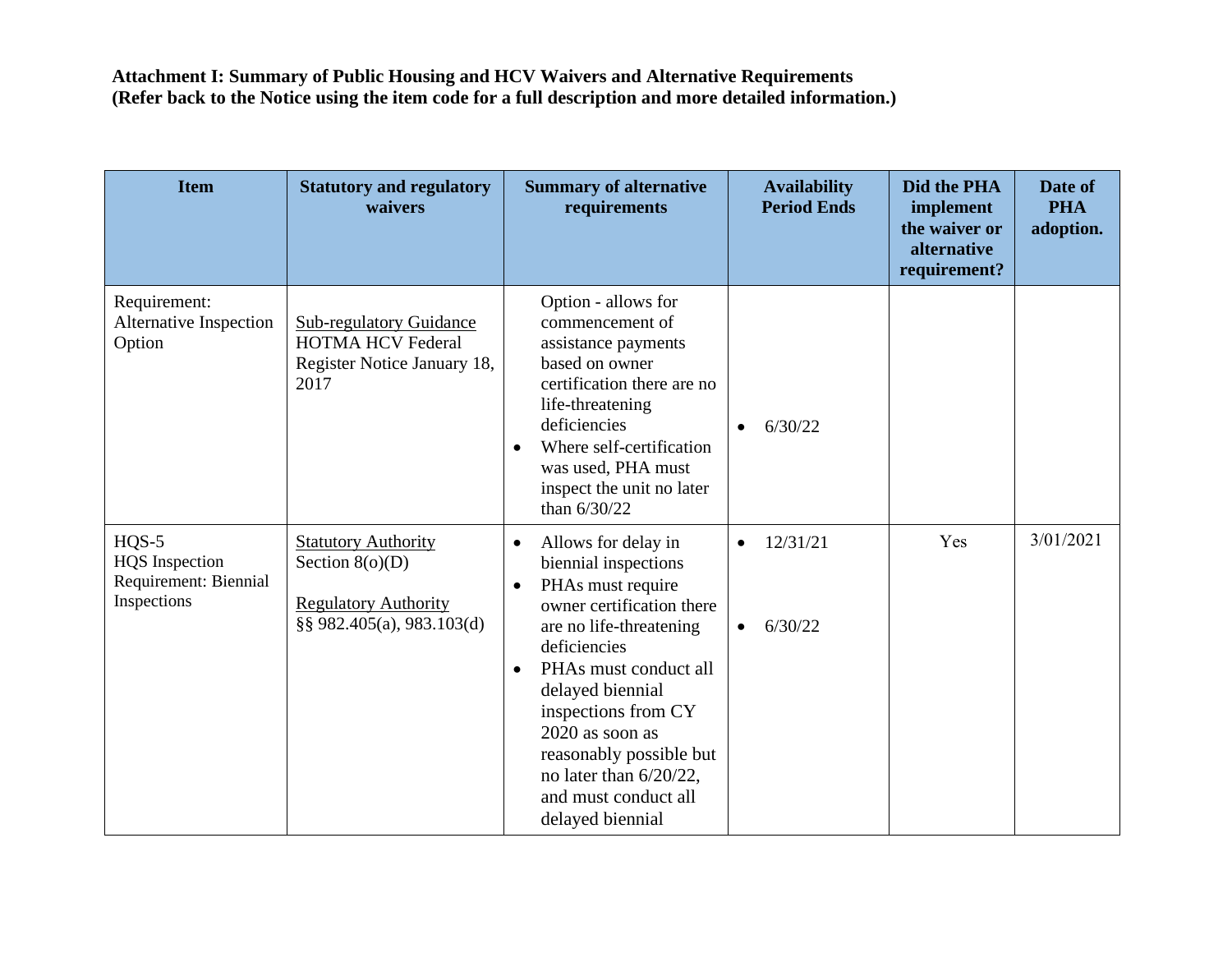| <b>Item</b>                                                                         | <b>Statutory and regulatory</b><br>waivers                                                                     | <b>Summary of alternative</b><br>requirements                                                                                                                                                                            | <b>Availability</b><br><b>Period Ends</b>     | Did the PHA<br>implement<br>the waiver or<br>alternative<br>requirement? | Date of<br><b>PHA</b><br>adoption. |
|-------------------------------------------------------------------------------------|----------------------------------------------------------------------------------------------------------------|--------------------------------------------------------------------------------------------------------------------------------------------------------------------------------------------------------------------------|-----------------------------------------------|--------------------------------------------------------------------------|------------------------------------|
|                                                                                     |                                                                                                                | inspections from CY<br>$2021$ as soon as<br>reasonably possible but<br>no later than $12/31/22$                                                                                                                          |                                               |                                                                          |                                    |
| HQS-6<br><b>HQS</b> Interim<br>Inspections                                          | <b>Statutory Authority</b><br>Section $8(o)(8)(F)$<br><b>Regulatory Authority</b><br>§§ 982.405(g), 983.103(e) | Waives the requirement<br>$\bullet$<br>for the PHA to conduct<br>interim inspection and<br>requires alternative<br>method<br>Allows for repairs to be<br>$\bullet$<br>verified by alternative<br>methods                 | 12/31/21                                      | N <sub>o</sub>                                                           | N/A                                |
| HQS-7<br><b>PBV</b> Turnover<br>Unit Inspections                                    | <b>Regulatory Authority</b><br>§ 983.103(c)                                                                    | Allows PBV turnover<br>$\bullet$<br>units to be filled based<br>on owner certification<br>there are no life-<br>threatening deficiencies<br>Allows for delayed full<br>$\bullet$<br>HQS inspection NLT<br>than $6/30/22$ | 12/31/21<br>$\bullet$<br>6/30/22<br>$\bullet$ | No                                                                       | N/A                                |
| HQS-8: PBV HAP<br>Contract: HQS<br>Inspections to Add or<br><b>Substitute Units</b> | <b>Statutory Authority</b><br>Section $8(o)(8)(A)$                                                             | Allows for PBV units to<br>$\bullet$<br>be added or substituted<br>in the HAP contract<br>based on owner                                                                                                                 | 12/31/21<br>$\bullet$                         | N <sub>o</sub>                                                           | N/A                                |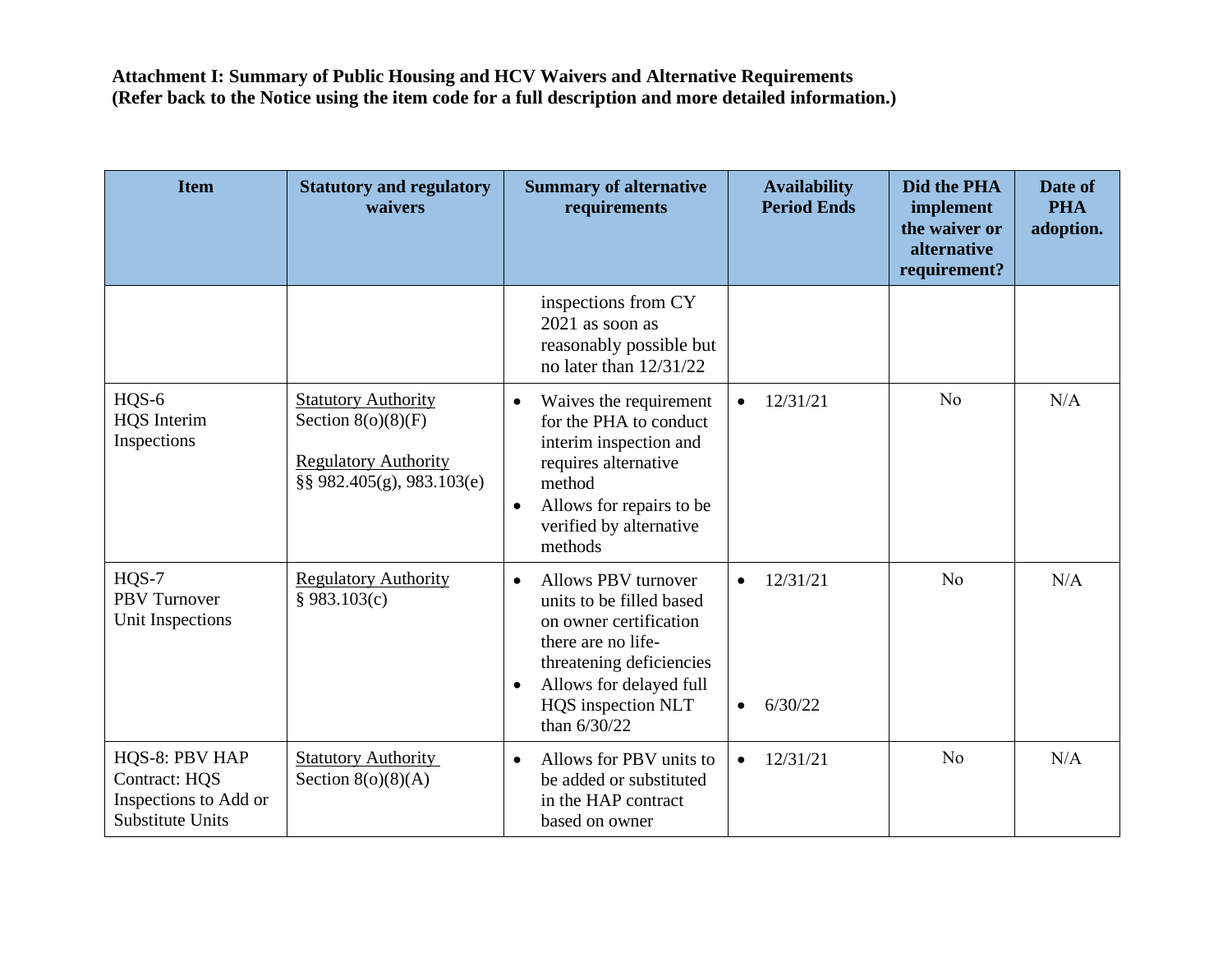| <b>Item</b>                                                            | <b>Statutory and regulatory</b><br>waivers                                                                                                                    | <b>Summary of alternative</b><br>requirements                                                                                               | <b>Availability</b><br><b>Period Ends</b>                                                          | Did the PHA<br>implement<br>the waiver or<br>alternative<br>requirement? | Date of<br><b>PHA</b><br>adoption. |
|------------------------------------------------------------------------|---------------------------------------------------------------------------------------------------------------------------------------------------------------|---------------------------------------------------------------------------------------------------------------------------------------------|----------------------------------------------------------------------------------------------------|--------------------------------------------------------------------------|------------------------------------|
|                                                                        | <b>Regulatory Authority</b><br>§§ 983.207(a), 983.207(b)<br><b>Sub-regulatory Guidance</b><br><b>HOTMA HCV Federal</b><br>Register Notice January 18,<br>2017 | certification there are no<br>life-threatening<br>deficiencies<br>Allows for delayed full<br>$\bullet$<br>HQS inspection NLT<br>6/30/22     | 6/30/22<br>$\bullet$                                                                               |                                                                          |                                    |
| HQS-9<br><b>HQS Quality Control</b><br>Inspections                     | <b>Regulatory Authority</b><br>§§ 982.405(b),<br>983.103(e)(3)                                                                                                | Provides for a<br>$\bullet$<br>suspension of the<br>requirement for QC<br>sampling inspections                                              | 12/31/21<br>$\bullet$                                                                              | Yes                                                                      | 4/10/2020                          |
| $HQS-10$<br><b>Housing Quality</b><br>Standards: Space and<br>Security | <b>Regulatory Authority</b><br>§ 982.401(d)                                                                                                                   | Waives the requirement<br>$\bullet$<br>that each dwelling unit<br>have at least 1 bedroom<br>or living/sleeping room<br>for each 2 persons. | Remains in effect<br>one year from lease<br>term or date of this<br>Notice, whichever<br>is longer | Yes                                                                      | 4/10/2020                          |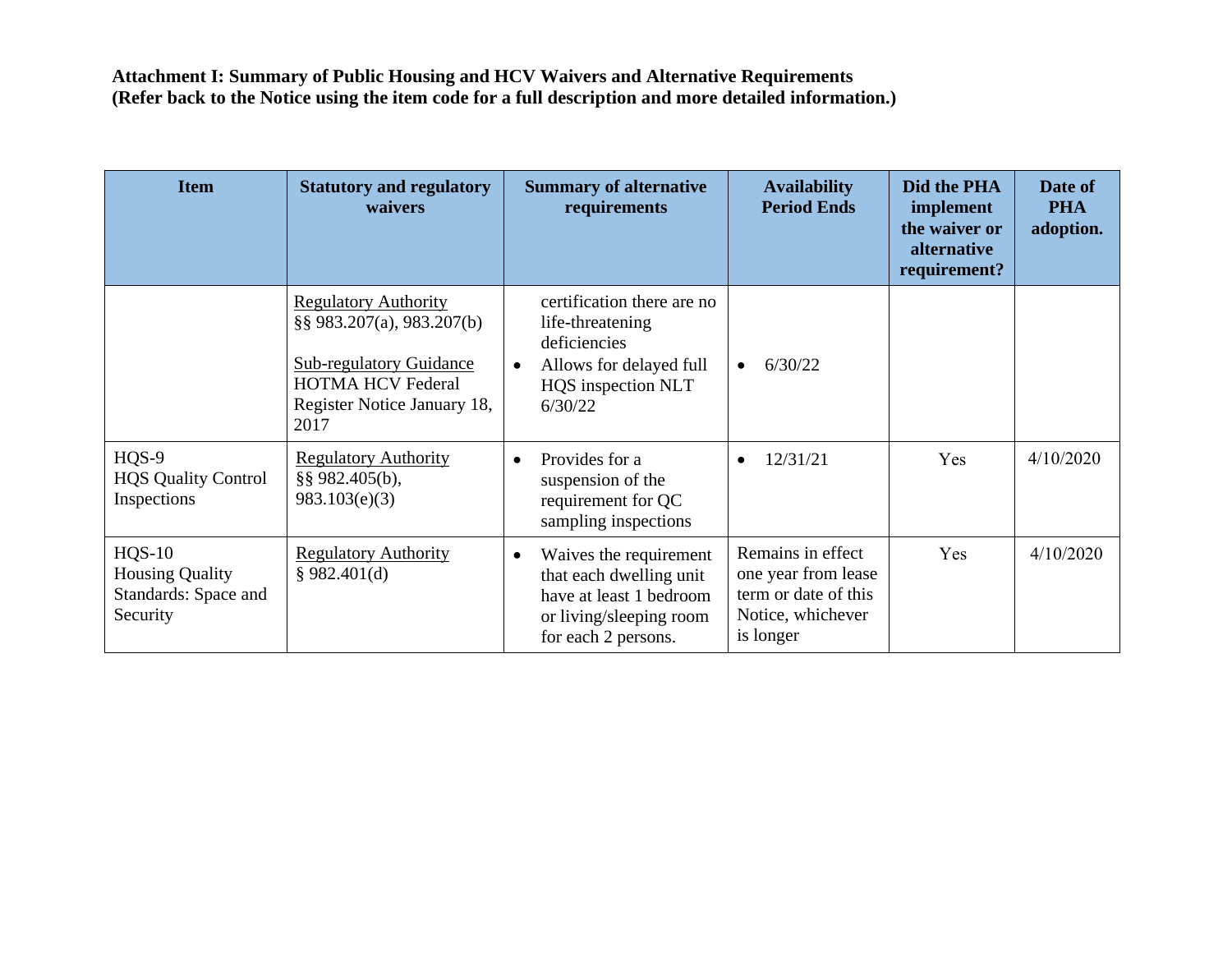| <b>Item</b>                                                                    | <b>Statutory and regulatory</b><br>waivers                                                                                     | <b>Summary of alternative</b><br>requirements                                                                                                                                                                                          | <b>Availability</b><br><b>Period Ends</b>     | Did the PHA<br>implement<br>the waiver or<br>alternative<br>requirement? | Date of<br><b>PHA</b><br>adoption. |
|--------------------------------------------------------------------------------|--------------------------------------------------------------------------------------------------------------------------------|----------------------------------------------------------------------------------------------------------------------------------------------------------------------------------------------------------------------------------------|-----------------------------------------------|--------------------------------------------------------------------------|------------------------------------|
| <b>HQS-11</b><br>Homeownership<br>Option: Initial HQS<br>Inspection            | <b>Statutory Authority</b><br>Section $8(0)(8)(A)(i)$ ,<br>Section $8(y)(3)(B)$<br><b>Regulatory Authority</b><br>§ 982.631(a) | Waives the requirement<br>$\bullet$<br>to perform an initial<br>HQS inspection in order<br>to begin making<br>homeownership<br>assistance payments<br>Requires family to<br>$\bullet$<br>obtain independent<br>professional inspection | 12/31/21<br>$\bullet$                         | N <sub>o</sub>                                                           | N/A                                |
| $HCV-1$<br><b>Administrative Plan</b>                                          | <b>Regulatory Authority</b><br>§ 982.54(a)                                                                                     | Establishes an<br>$\bullet$<br>alternative requirement<br>that policies may be<br>adopted without board<br>approval until 9/30/21<br>Any provisions adopted<br>$\bullet$<br>informally must be<br>adopted formally by<br>12/31/21      | 9/30/21<br>$\bullet$<br>12/31/21<br>$\bullet$ | Yes                                                                      | 3/25/2020                          |
| $HCV-2$<br><b>Information When</b><br>Family is Selected:<br>PHA Oral Briefing | <b>Regulatory Authority</b><br>§§ 982.301(a)(1),<br>983.252(a)                                                                 | Waives the requirement<br>$\bullet$<br>for an oral briefing<br>Provides for alternative<br>$\bullet$<br>methods to conduct<br>required voucher<br>briefing                                                                             | 12/31/21<br>$\bullet$                         | Yes                                                                      | 3/25/2020                          |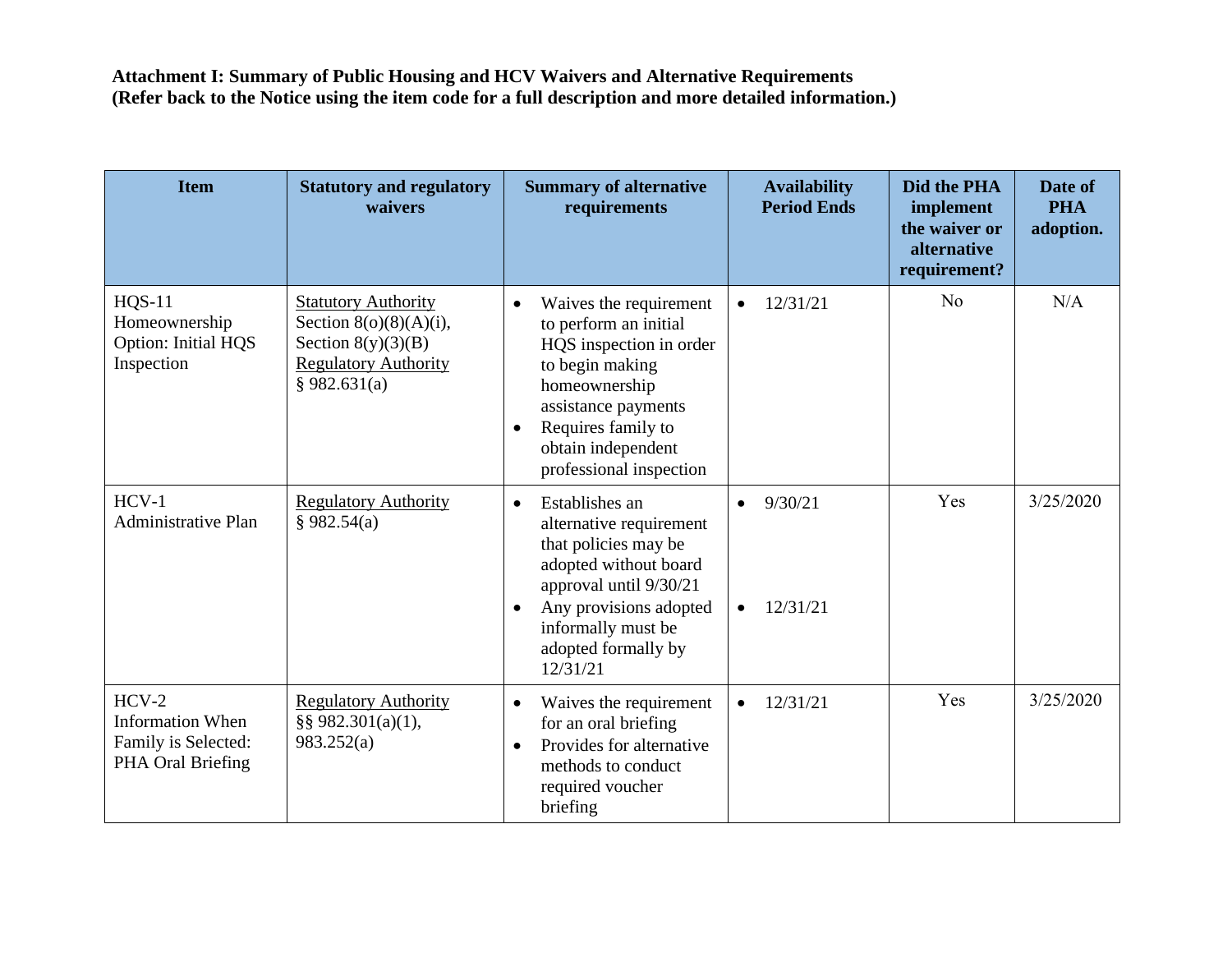| <b>Item</b>                                                                                       | <b>Statutory and regulatory</b><br>waivers     | <b>Summary of alternative</b><br>requirements                                                                                                                                                                           | <b>Availability</b><br><b>Period Ends</b> | Did the PHA<br>implement<br>the waiver or<br>alternative<br>requirement? | Date of<br><b>PHA</b><br>adoption. |
|---------------------------------------------------------------------------------------------------|------------------------------------------------|-------------------------------------------------------------------------------------------------------------------------------------------------------------------------------------------------------------------------|-------------------------------------------|--------------------------------------------------------------------------|------------------------------------|
| $HCV-3$<br>Term of Voucher:<br><b>Extensions of Term</b>                                          | <b>Regulatory Authority</b><br>§ 982.303(b)(1) | Allows PHAs to provide<br>$\bullet$<br>voucher extensions<br>regardless of current<br>PHA policy                                                                                                                        | 12/31/21<br>$\bullet$                     | Yes                                                                      | 3/25/2020                          |
| $HCV-4$<br>PHA Approval of<br><b>Assisted Tenancy:</b><br><b>When HAP Contract</b><br>is Executed | <b>Regulatory Authority</b><br>§ 982.305(c)    | Provides for HAP<br>$\bullet$<br>payments for contracts<br>not executed within 60<br>days<br>PHA must not pay HAP<br>$\bullet$<br>to owner until HAP<br>contract is executed                                            | 12/31/21<br>$\bullet$                     | N <sub>o</sub>                                                           | N/A                                |
| $HCV-5$<br>Absence from Unit                                                                      | <b>Regulatory Authority</b><br>§982.312        | Allows for PHA<br>$\bullet$<br>discretion on absences<br>from units longer than<br>180 days<br>PHAs must not make<br>$\bullet$<br>HAP payments beyond<br>12/31/20 for units<br>vacant more than 180<br>consecutive days | 12/31/21<br>$\bullet$                     | Yes                                                                      | 4/10/2020                          |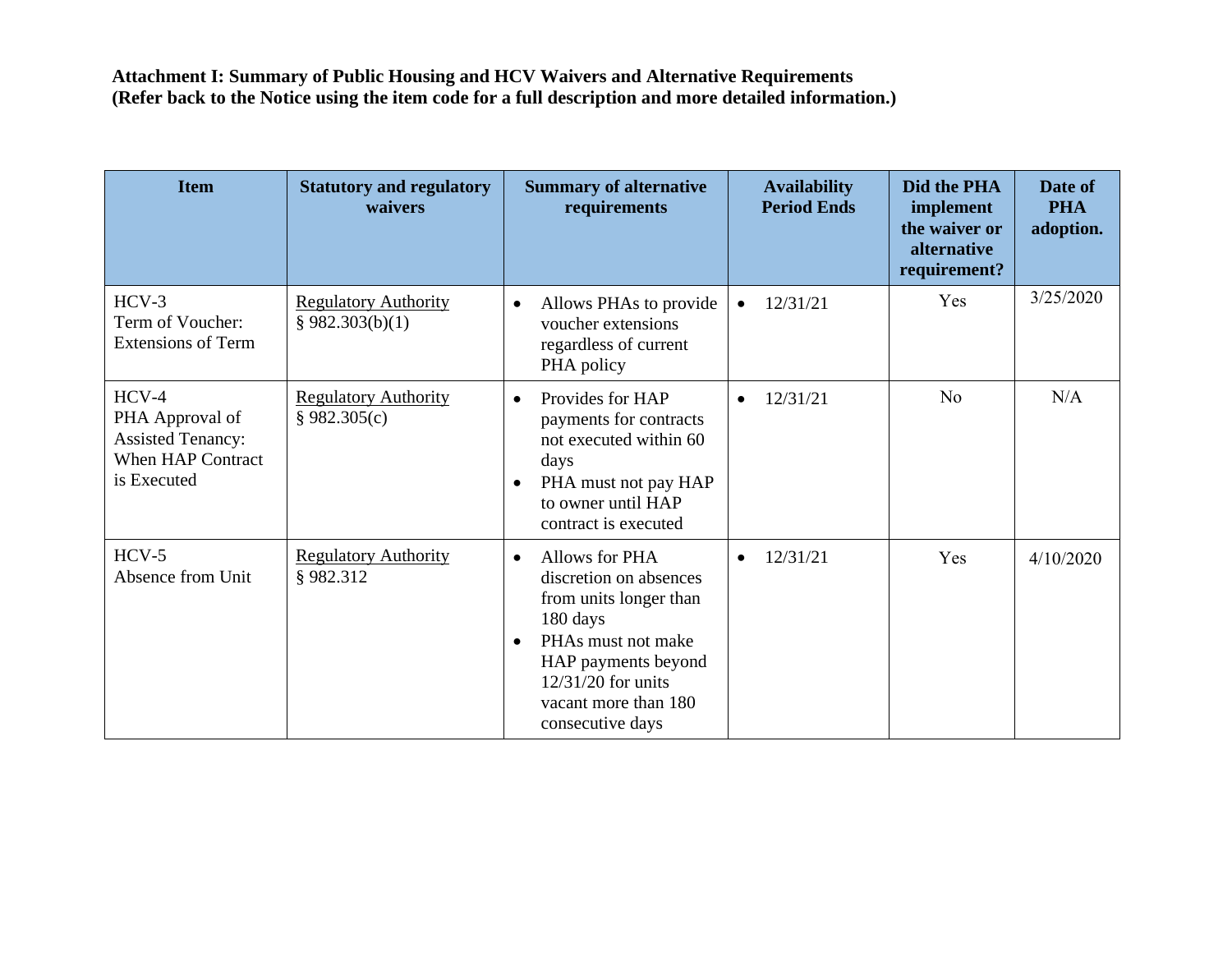| <b>Item</b>                                                                             | <b>Statutory and regulatory</b><br>waivers                                                                  | <b>Summary of alternative</b><br>requirements                                                                                                                                                                                 | <b>Availability</b><br><b>Period Ends</b> | Did the PHA<br>implement<br>the waiver or<br>alternative<br>requirement? | Date of<br><b>PHA</b><br>adoption. |
|-----------------------------------------------------------------------------------------|-------------------------------------------------------------------------------------------------------------|-------------------------------------------------------------------------------------------------------------------------------------------------------------------------------------------------------------------------------|-------------------------------------------|--------------------------------------------------------------------------|------------------------------------|
| $HCV-6$<br>Automatic<br><b>Termination of HAP</b><br>Contract                           | <b>Regulatory Authority</b><br>§982.455                                                                     | Allows PHA to extend<br>$\bullet$<br>the period of time after<br>the last HAP payment is<br>made before the HAP<br>contract terminates<br>automatically.                                                                      | 12/31/21<br>$\bullet$                     | Yes                                                                      | 4/10/2020                          |
| $HCV-7$<br>Increase in Payment<br><b>Standard During HAP</b><br><b>Contract Term</b>    | <b>Regulatory Authority</b><br>§ 982.505(c)(4)                                                              | Provides PHAs with the<br>$\bullet$<br>option to increase the<br>payment standard for<br>the family at any time<br>after the effective date<br>of the increase, rather<br>than waiting for the next<br>regular reexamination. | 12/31/21<br>$\bullet$                     | N <sub>o</sub>                                                           | N/A                                |
| $HCV-8$<br><b>Utility Allowance</b><br>Schedule: Required<br><b>Review and Revision</b> | <b>Regulatory Authority</b><br>§982.517                                                                     | Provides for delay in<br>$\bullet$<br>updating utility<br>allowance schedule                                                                                                                                                  | 12/31/21<br>$\bullet$                     | N <sub>o</sub>                                                           | N/A                                |
| $HCV-9$<br>Homeownership<br>Option:<br>Homeownership<br>Counseling                      | <b>Statutory Authority</b><br>Section $8(y)(1)(D)$<br><b>Regulatory Authority</b><br>§§ 982.630, 982.636(d) | Waives the requirement<br>$\bullet$<br>for the family to obtain<br>pre-assistance<br>counseling                                                                                                                               | 12/31/21<br>$\bullet$                     | No                                                                       | N/A                                |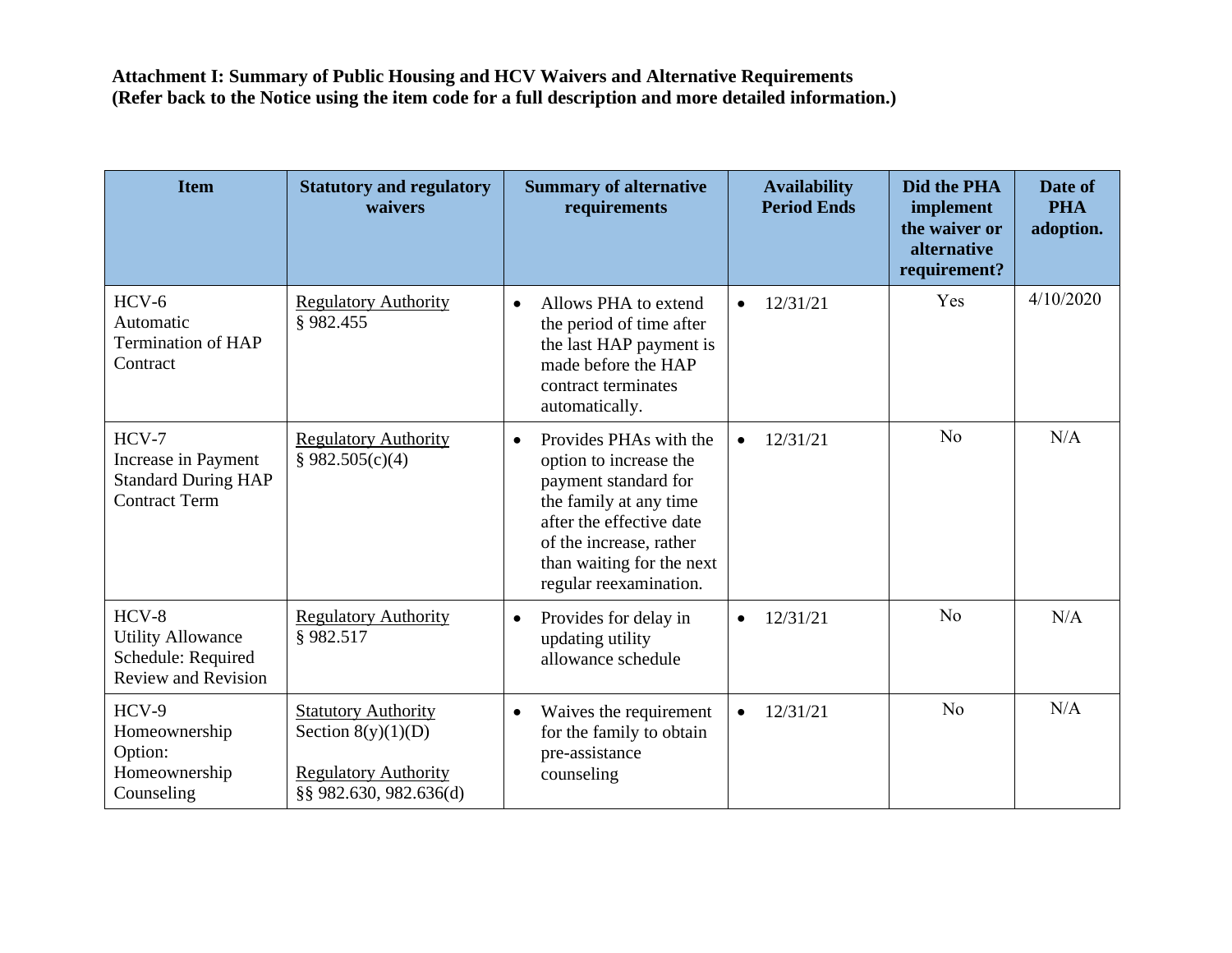| <b>Item</b>                                                                                                   | <b>Statutory and regulatory</b><br>waivers      | <b>Summary of alternative</b><br>requirements                                                                                                                                  | <b>Availability</b><br><b>Period Ends</b> | Did the PHA<br>implement<br>the waiver or<br>alternative<br>requirement? | Date of<br><b>PHA</b><br>adoption. |
|---------------------------------------------------------------------------------------------------------------|-------------------------------------------------|--------------------------------------------------------------------------------------------------------------------------------------------------------------------------------|-------------------------------------------|--------------------------------------------------------------------------|------------------------------------|
| $HCV-10$<br><b>Family Unification</b><br>Program (FUP): FUP<br>Youth Age Eligibility<br>to Enter HAP Contract | <b>Statutory Authority</b><br>Section $8(x)(2)$ | Allows PHAs to<br>$\bullet$<br>increase age to 26 for<br>foster youth initial lease<br>up                                                                                      | 12/31/21<br>$\bullet$                     | N/A                                                                      | N/A                                |
| $HCV-11$<br><b>Family Unification</b><br>Program (FUP):<br>Length of Assistance<br>for Youth                  | <b>Statutory Authority</b><br>Section $8(x)(2)$ | Allows PHAs to<br>$\bullet$<br>suspend terminations of<br>assistance for FUP<br>youth who will reach the<br>36-month limit between<br>April 10, 2020, and<br>December 31, 2020 | 12/31/21<br>$\bullet$                     | N/A                                                                      | N/A                                |
| $HCV-12$<br><b>Family Unification</b><br>Program (FUP):<br>Timeframe for<br>Referral                          | <b>Statutory Authority</b><br>Section $8(x)(2)$ | Allows PHAs to accept<br>$\bullet$<br>referrals of otherwise<br>eligible youth who will<br>leave foster care within<br>120 days                                                | 12/31/21<br>$\bullet$                     | N/A                                                                      | N/A                                |
| $HCV-13$<br>Homeownership:<br>Maximum Term of<br>Assistance                                                   | <b>Regulatory Authority</b><br>\$982.634(a)     | Allows a PHA to extend<br>$\bullet$<br>homeownership<br>assistance for up to 1<br>additional year                                                                              | 12/31/21<br>$\bullet$                     | N/A                                                                      | N/A                                |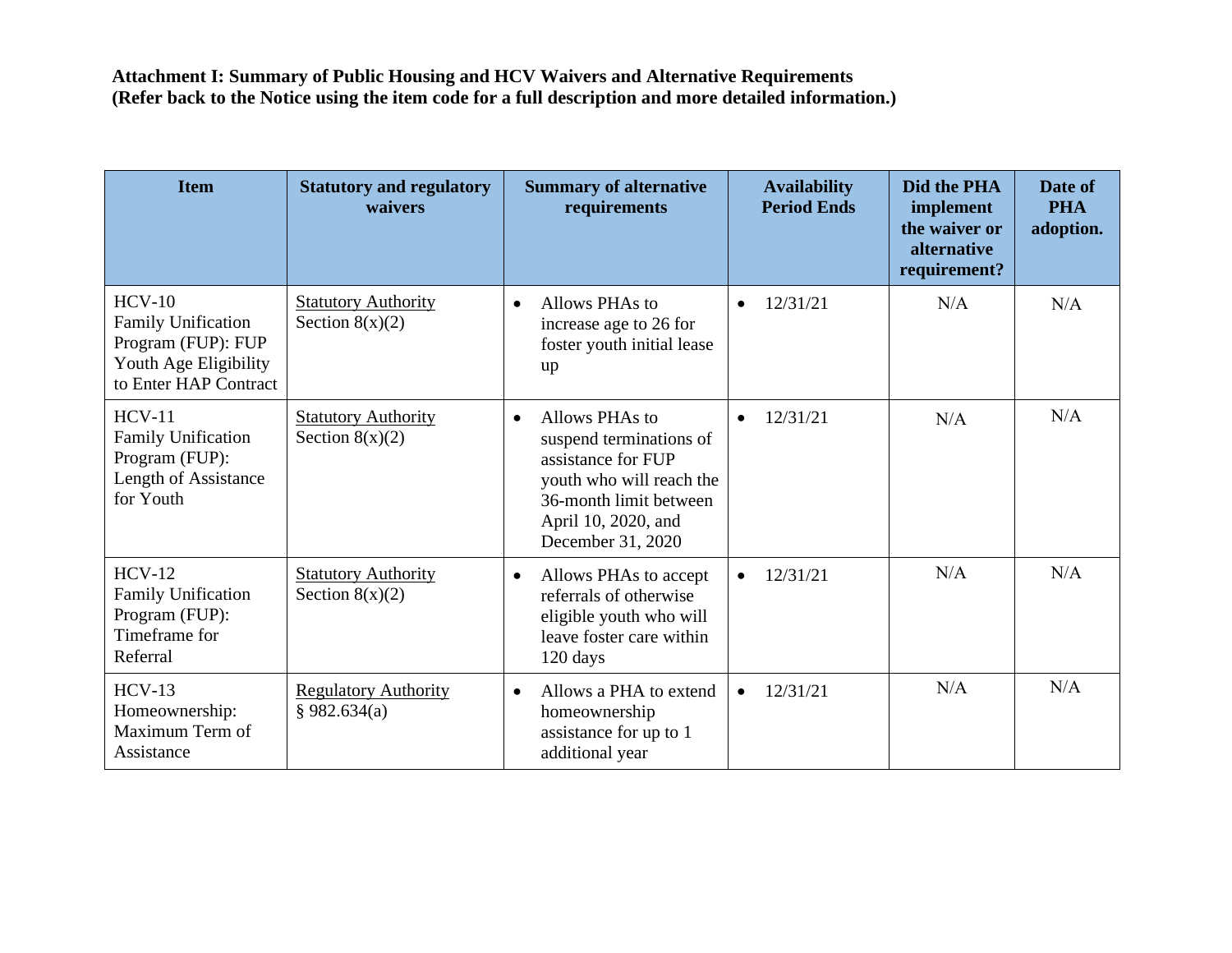| <b>Item</b>                                                                                                                    | <b>Statutory and regulatory</b><br>waivers                                                                                                                                                                              | <b>Summary of alternative</b><br>requirements                                                                                                                                                                                                                                                                                                                                                                                        | <b>Availability</b><br><b>Period Ends</b> | Did the PHA<br>implement<br>the waiver or<br>alternative<br>requirement? | Date of<br><b>PHA</b><br>adoption. |
|--------------------------------------------------------------------------------------------------------------------------------|-------------------------------------------------------------------------------------------------------------------------------------------------------------------------------------------------------------------------|--------------------------------------------------------------------------------------------------------------------------------------------------------------------------------------------------------------------------------------------------------------------------------------------------------------------------------------------------------------------------------------------------------------------------------------|-------------------------------------------|--------------------------------------------------------------------------|------------------------------------|
| $HCV-14$<br><b>Mandatory Removal</b><br>of Unit from PBV<br><b>HAP Contract</b>                                                | <b>Regulatory Authority</b><br>§§ 983.211(a); 983.258                                                                                                                                                                   | Allows a PHA to keep a<br>$\bullet$<br>PBV unit under contract<br>for a period of time that<br>extends beyond 180<br>from the last HAP but<br>does not extend beyond<br>December 31, 2020                                                                                                                                                                                                                                            | 12/31/21<br>$\bullet$                     | N <sub>o</sub>                                                           | N/A                                |
| $HCV-15$<br>Project-Based<br>Voucher (PBV) and<br><b>Enhanced Voucher</b><br>(EV) Provisions on<br><b>Under-Occupied Units</b> | <b>Statutory Authority</b><br>42 U.S.C. § 1437a(b)(3)(A)<br><b>Regulatory Authority</b><br>24 CFR §§ 983.253(b),<br>983.260<br><b>Sub-regulatory Guidance</b><br>Notice H 2019-9/PIH<br>2019-23, Notice PIH 2016-<br>02 | Allows a PHA to permit<br>$\bullet$<br>a family to initially lease<br>an under-occupied PBV<br>or RAD PBV unit (a<br>unit that has more<br>bedrooms than what the<br>family qualifies for<br>under PHA subsidy<br>standards) under certain<br>circumstances as<br>described, and to allow<br>for the continued<br>occupancy of PBV and<br>EV families already<br>under a lease for an<br>under-occupied PBV,<br>RAD PBV, or EV unit. | 12/31/21                                  | Yes                                                                      | 5/04/2021                          |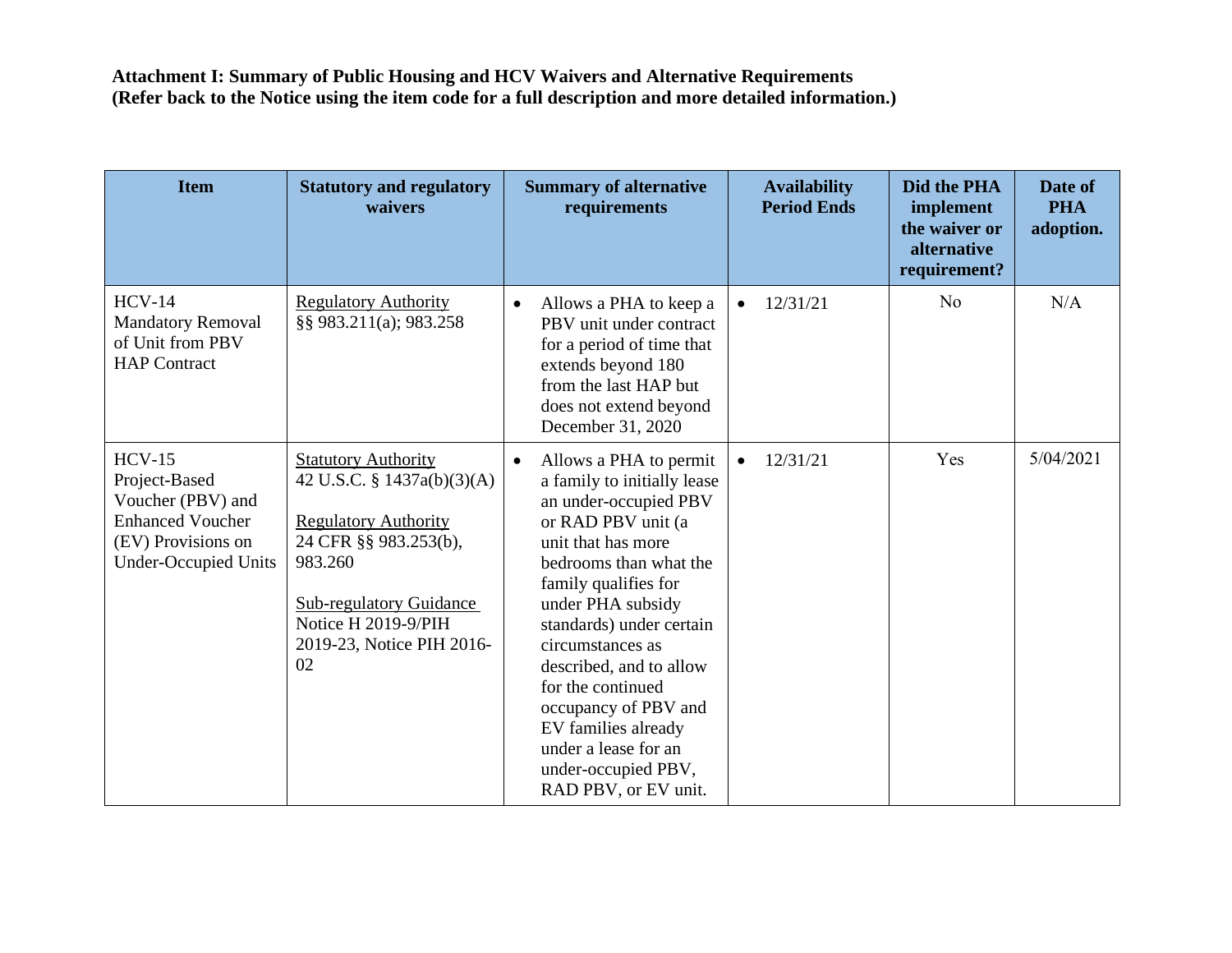| <b>Item</b>                                                       | <b>Statutory and regulatory</b><br>waivers                            | <b>Summary of alternative</b><br>requirements                                                                                                                     | <b>Availability</b><br><b>Period Ends</b>                                                                                                                                                                     | Did the PHA<br>implement<br>the waiver or<br>alternative<br>requirement? | Date of<br><b>PHA</b><br>adoption. |
|-------------------------------------------------------------------|-----------------------------------------------------------------------|-------------------------------------------------------------------------------------------------------------------------------------------------------------------|---------------------------------------------------------------------------------------------------------------------------------------------------------------------------------------------------------------|--------------------------------------------------------------------------|------------------------------------|
| $PH-1$<br><b>Fiscal Closeout of</b><br><b>Capital Grant Funds</b> | <b>Regulatory Authority</b><br>§ $905.322(b)$ ,<br>2 CFR § 200.344(a) | <b>Extension of deadlines</b><br>$\bullet$<br>for closeout documents<br>(ADCC and AMCC)                                                                           | Varies by PHA;<br>For grants that<br>were open on<br>March 19, 2020,<br>the deadline for<br>submission of grant<br>closeout documents<br>(ADCCs and<br>$AMCCs$ ) is<br>extended from 120<br>days to one year. | N/A                                                                      | N/A                                |
| $PH-2$<br><b>Total Development</b><br>Costs                       | <b>Regulatory Authority</b><br>$§ 905.314(c) - (d)$                   | Waives the TDC and<br>$\bullet$<br><b>HCC</b> limits permitting<br>approval of amounts in<br>excess of published<br>TDC by 25% to 50% on<br>a case-by-case basis  | Applies to<br>development<br>proposals<br>submitted to HUD<br>no later than<br>December 31, 2021                                                                                                              | N/A                                                                      | N/A                                |
| $PH-3$<br>Cost and Other<br>Limitations: Types of<br>Labor        | <b>Regulatory Authority</b><br>\$905.314(i)                           | Allows for the use of<br>$\bullet$<br>force account labor for<br>modernization without<br>HUD approval<br>regardless of whether<br>the PHA is a high<br>performer | 12/31/21<br>$\bullet$                                                                                                                                                                                         | N/A                                                                      | N/A                                |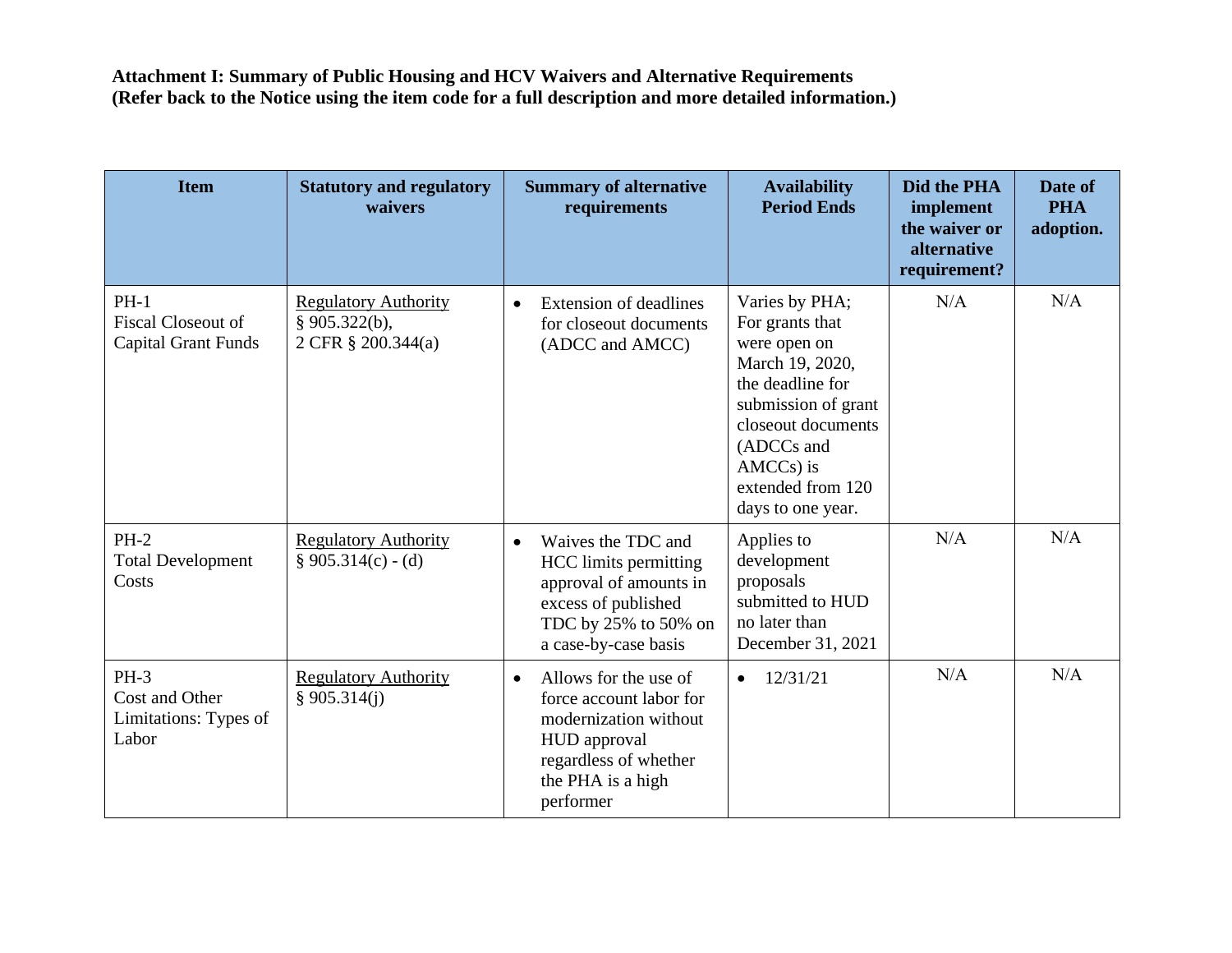| <b>Item</b>                                                                                               | <b>Statutory and regulatory</b><br>waivers                                                                          | <b>Summary of alternative</b><br>requirements                                                                                                                                                                                     | <b>Availability</b><br><b>Period Ends</b>           | Did the PHA<br>implement<br>the waiver or<br>alternative<br>requirement? | Date of<br><b>PHA</b><br>adoption. |
|-----------------------------------------------------------------------------------------------------------|---------------------------------------------------------------------------------------------------------------------|-----------------------------------------------------------------------------------------------------------------------------------------------------------------------------------------------------------------------------------|-----------------------------------------------------|--------------------------------------------------------------------------|------------------------------------|
| <b>PH-4</b><br>ACOP: Adoption of<br><b>Tenant Selection</b><br>Policies                                   | <b>Regulatory Authority</b><br>\$960.202(c)(1)                                                                      | Establishes an<br>$\bullet$<br>alternative requirement<br>that policies may be<br>adopted without board<br>approval until 9/30/21<br>Any provisions adopted<br>$\bullet$<br>informally must be<br>adopted formally by<br>12/31/21 | 9/30/21<br>$\bullet$<br>12/31/21<br>$\bullet$       | N/A                                                                      | N/A                                |
| $PH-5$<br><b>Community Service</b><br>and Self-Sufficiency<br>Requirement (CSSR)<br>- superseded by 12.e. | <b>Statutory Authority</b><br>Section $12(c)$<br><b>Regulatory Authority</b><br>$\S$ § 960.603(a) and<br>960.603(b) | Temporarily suspends<br>$\bullet$<br><b>CSSR</b>                                                                                                                                                                                  | $N/A - this$<br>waiver is<br>superseded by<br>12.e. | N/A                                                                      | N/A                                |
| PH-6<br><b>Energy Audits</b>                                                                              | <b>Regulatory Authority</b><br>§965.302                                                                             | Allows for delay in due<br>$\bullet$<br>dates of energy audits                                                                                                                                                                    | 12/31/21                                            | N/A                                                                      | N/A                                |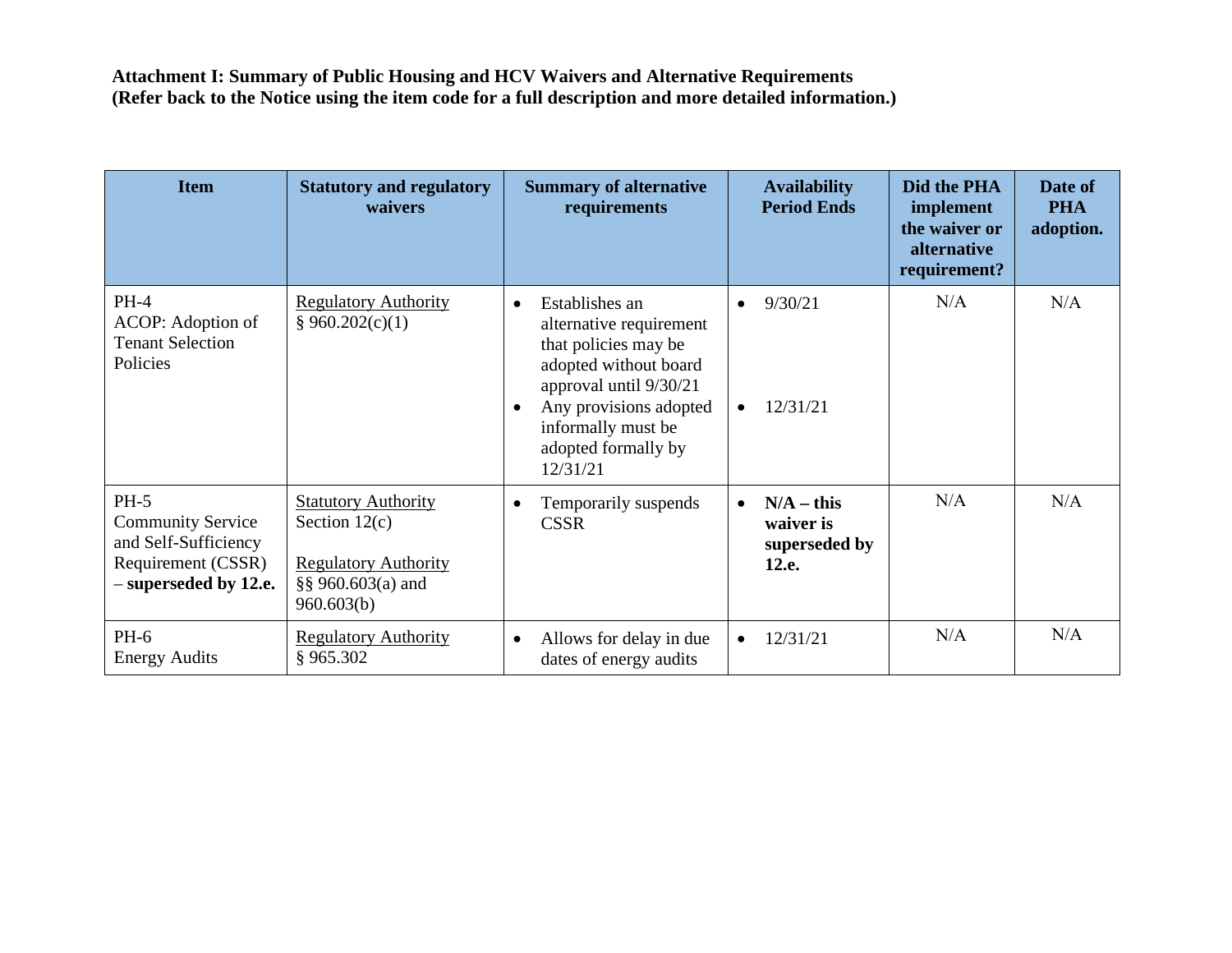| <b>Item</b>                                                                                      | <b>Statutory and regulatory</b><br>waivers                                                                                                                                                                                                                    | <b>Summary of alternative</b><br>requirements                                                                                                                                         | <b>Availability</b><br><b>Period Ends</b> | <b>Did the PHA</b><br>implement<br>the waiver or<br>alternative<br>requirement? | Date of<br><b>PHA</b><br>adoption. |
|--------------------------------------------------------------------------------------------------|---------------------------------------------------------------------------------------------------------------------------------------------------------------------------------------------------------------------------------------------------------------|---------------------------------------------------------------------------------------------------------------------------------------------------------------------------------------|-------------------------------------------|---------------------------------------------------------------------------------|------------------------------------|
| <b>PH-7</b><br><b>Over-Income Families</b>                                                       | <b>Statutory Authority</b><br>Section $16(a)(5)$<br><b>Sub-regulatory Guidance</b><br><b>Housing Opportunity</b><br>Through Modernization<br>Act of 2016: Final<br>Implementation of the<br>Public Housing Income<br>Limit 83 FR 35490, Notice<br>PIH 2019-11 | Changes to time frames<br>$\bullet$<br>for determination of<br>over-income when a<br>delay in the annual<br>reexamination occurs as<br>a result of adoption of<br>waiver PH and HCV-2 | 12/31/21<br>$\bullet$                     | N/A                                                                             | N/A                                |
| $PH-8$<br><b>Resident Council</b><br>Elections                                                   | <b>Regulatory Authority</b><br>§ 964.130(a)(1)                                                                                                                                                                                                                | Provides for delay in<br>$\bullet$<br>resident council<br>elections                                                                                                                   | 12/31/21<br>$\bullet$                     | N/A                                                                             | N/A                                |
| <b>PH-9</b><br><b>Review and Revision</b><br>of Utility Allowance                                | <b>Regulatory Authority</b><br>§ 965.507                                                                                                                                                                                                                      | Provides for delay in<br>$\bullet$<br>updating utility<br>allowance schedule                                                                                                          | 12/31/21<br>$\bullet$                     | N/A                                                                             | N/A                                |
| $PH-10$<br><b>Tenant Notifications</b><br>for Changes to Project<br><b>Rules and Regulations</b> | <b>Regulatory Authority</b><br>§966.5                                                                                                                                                                                                                         | Advance notice not<br>$\bullet$<br>required except for<br>policies related to tenant<br>charges                                                                                       | 12/31/21                                  | N/A                                                                             | N/A                                |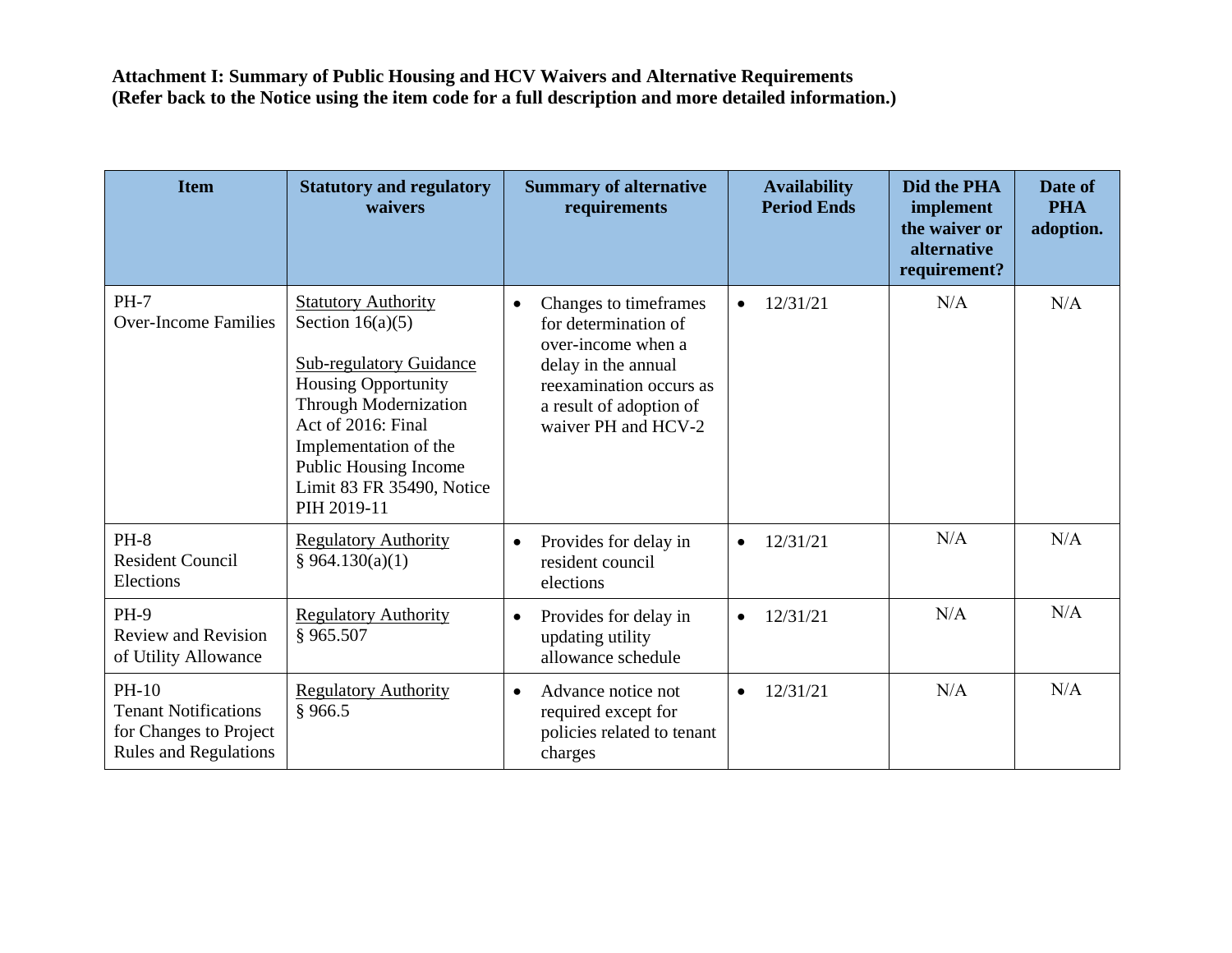| <b>Item</b>                                                                 | <b>Statutory and regulatory</b><br>waivers                                                                                                                                                                                                                                                                     | <b>Summary of alternative</b><br>requirements                                                                                                                                                                                                                                                                                                                          | <b>Availability</b><br><b>Period Ends</b> | Did the PHA<br>implement<br>the waiver or<br>alternative<br>requirement? | Date of<br><b>PHA</b><br>adoption. |
|-----------------------------------------------------------------------------|----------------------------------------------------------------------------------------------------------------------------------------------------------------------------------------------------------------------------------------------------------------------------------------------------------------|------------------------------------------------------------------------------------------------------------------------------------------------------------------------------------------------------------------------------------------------------------------------------------------------------------------------------------------------------------------------|-------------------------------------------|--------------------------------------------------------------------------|------------------------------------|
| PH-11 Designated<br><b>Housing Plan</b><br>Renewals                         | <b>Statutory Authority</b><br>Section $7(f)$                                                                                                                                                                                                                                                                   | Extends the Plan's<br>$\bullet$<br>effective period through<br>June 30, 2021 for Plans<br>due to expire between<br>July 2, 2020 and June<br>30, 2021                                                                                                                                                                                                                   | 6/30/21<br>$\bullet$                      | N/A                                                                      | N/A                                |
| PH-12<br><b>Public Housing</b><br><b>Agency Annual Self-</b><br>Inspections | <b>Statutory Authority</b><br>Section $6(f)(3)$<br><b>Regulatory Authority</b><br>§ $902.20(d)$                                                                                                                                                                                                                | Waives the requirement<br>$\bullet$<br>that the PHA must<br>inspect each project                                                                                                                                                                                                                                                                                       | 12/31/20<br>$\bullet$                     | N/A                                                                      | N/A                                |
| PH-13<br>Over-Income Limit:<br>Termination<br>Requirement                   | <b>Statutory Authority Section</b><br>$16(a)$ as amended by<br>section 103 of HOTMA<br><b>Implementation Notice:</b><br><b>Housing Opportunity</b><br><b>Through Modernization</b><br>Act of 2016: Final<br><b>Implementation of Public</b><br>Housing Income Limit, 83<br>Fed. Reg. 35,490 (July 26,<br>2018) | $\bullet$<br>Waives the requirement<br>that a family whose<br>income has exceeded<br>the over-income limit<br>for the locality for two<br>consecutive years be<br>terminated within 6<br>months of the third<br>income determination<br>As an alternative<br>$\bullet$<br>requirement, over-<br>income families will<br>remain public housing<br>households instead of | 12/31/21<br>$\bullet$                     | N/A                                                                      | N/A                                |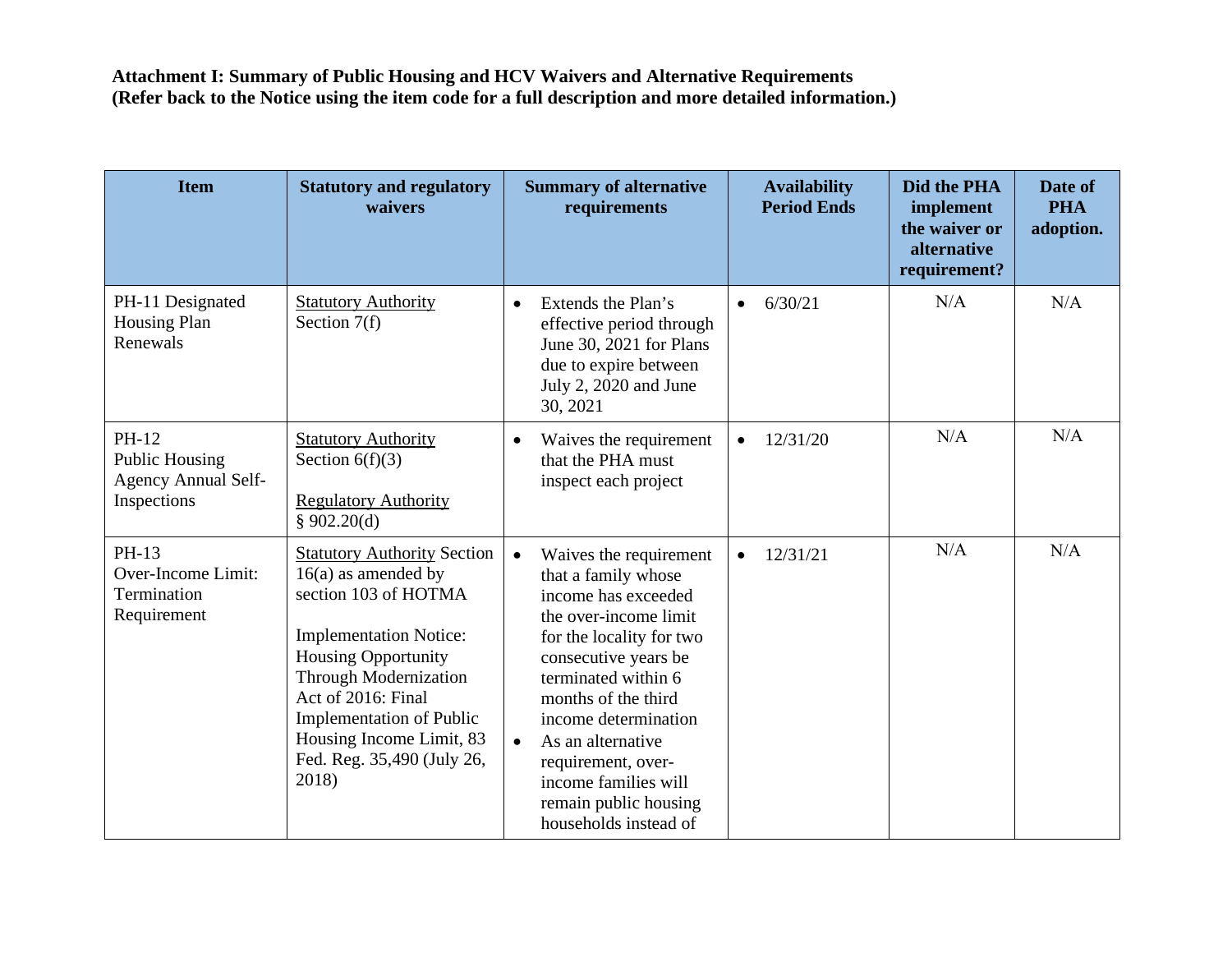| <b>Item</b>                       | <b>Statutory and regulatory</b><br>waivers                                                       | <b>Summary of alternative</b><br>requirements                                                                                                                                | <b>Availability</b><br><b>Period Ends</b>                                                                                           | Did the PHA<br>implement<br>the waiver or<br>alternative<br>requirement? | Date of<br><b>PHA</b><br>adoption. |
|-----------------------------------|--------------------------------------------------------------------------------------------------|------------------------------------------------------------------------------------------------------------------------------------------------------------------------------|-------------------------------------------------------------------------------------------------------------------------------------|--------------------------------------------------------------------------|------------------------------------|
|                                   |                                                                                                  | being terminated and<br>will be charged the<br>applicable FMR as the<br>family's monthly rental<br>amount                                                                    |                                                                                                                                     |                                                                          |                                    |
| PH-14<br>Annual Choice of<br>Rent | <b>Statutory Authority:</b><br>42 USC 1437a(a)(2)(A)<br><b>Regulatory Authority</b><br>§ 960.253 | Allows a PHA to give<br>$\bullet$<br>families up to two<br>opportunities to choose<br>between a flat rent and<br>an income-based rent<br>within the same one-<br>year period | 12/31/21<br>$\bullet$                                                                                                               | N/A                                                                      | N/A                                |
| 11a<br><b>PHAS</b>                | <b>Regulatory Authority</b><br>24 CFR Part 902                                                   | Allows for alternatives<br>$\bullet$<br>related to inspections<br>PHA to retain prior year<br>$\bullet$<br>PHAS score unless<br>requests otherwise                           | HUD will carry<br>forward the most<br>recent PHAS score<br>on record for any<br>PHAs with a fiscal<br>year on or before<br>12/31/21 | N/A                                                                      | N/A                                |
| 11 <sub>b</sub><br><b>SEMAP</b>   | <b>Regulatory Authority</b><br>24 CFR Part 985                                                   | PHA to retain prior year<br>$\bullet$<br><b>SEMAP</b> score unless<br>requests otherwise                                                                                     | HUD will carry<br>forward the most<br>recent SEMAP<br>score on record for<br>any PHAs with a                                        | N/A                                                                      | N/A                                |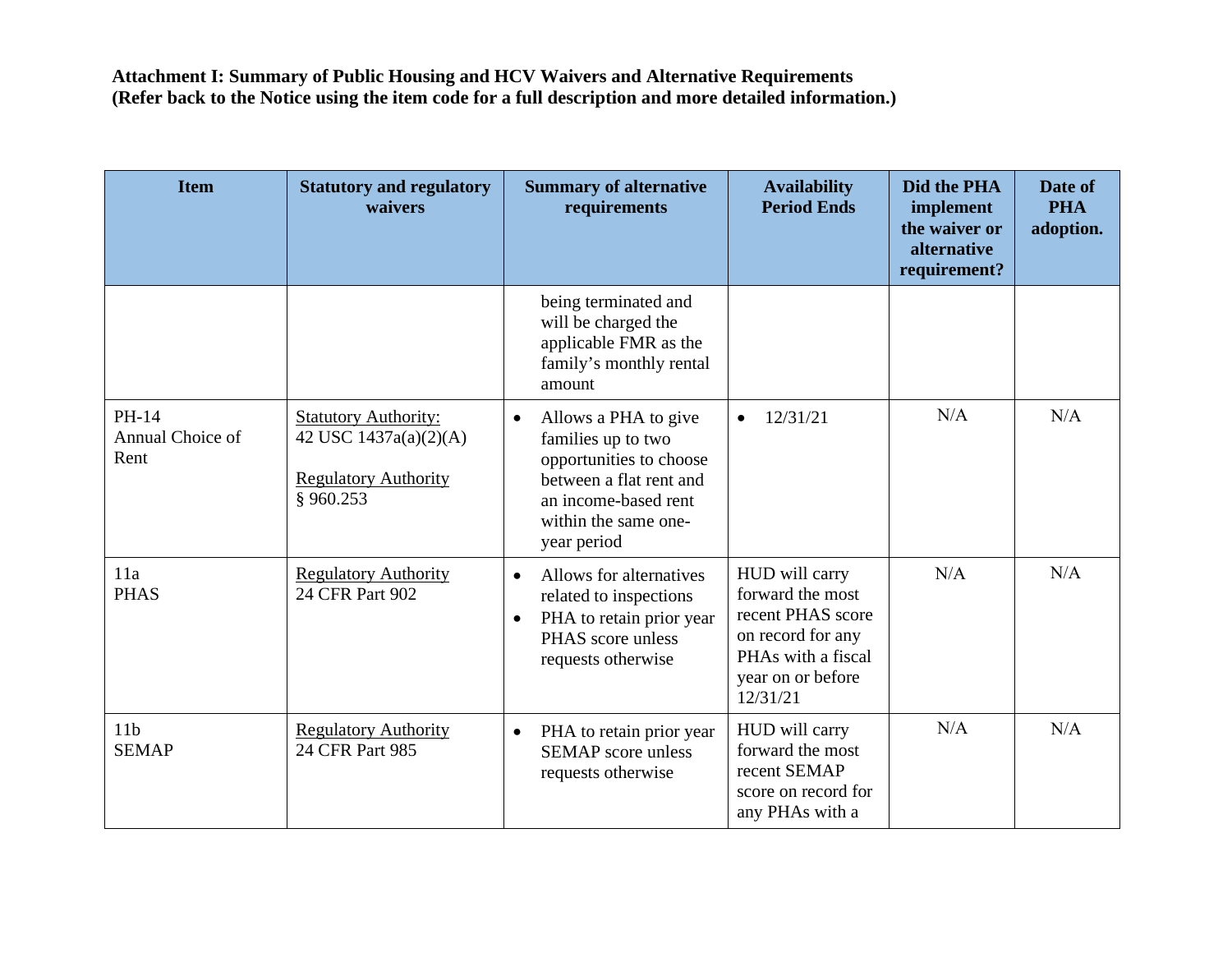| <b>Item</b>                                                                           | <b>Statutory and regulatory</b><br>waivers                  | <b>Summary of alternative</b><br>requirements                                                                                                                                                                                        | <b>Availability</b><br><b>Period Ends</b> | Did the PHA<br>implement<br>the waiver or<br>alternative<br>requirement? | Date of<br><b>PHA</b><br>adoption. |
|---------------------------------------------------------------------------------------|-------------------------------------------------------------|--------------------------------------------------------------------------------------------------------------------------------------------------------------------------------------------------------------------------------------|-------------------------------------------|--------------------------------------------------------------------------|------------------------------------|
|                                                                                       |                                                             |                                                                                                                                                                                                                                      | fiscal year on or<br>before 12/31/21      |                                                                          |                                    |
| $11b-1$<br><b>SEMAP</b>                                                               | <b>Regulatory Authority</b><br>§ 985.105(d)                 | Allows field offices to<br>$\bullet$<br>perform a remote<br><b>SEMAP</b> confirmatory<br>review instead of an on-<br>site confirmatory review<br>before changing a<br>PHA's rating from<br>troubled to standard or<br>high performer | 12/31/21<br>$\bullet$                     | N/A                                                                      | N/A                                |
| $11b-2$<br><b>SEMAP</b>                                                               | <b>Regulatory Authority</b><br>§ 985.101(a)                 | Waives the requirement<br>$\bullet$<br>for PHAs to submit an<br>annual SEMAP<br>certification in PIC<br>within 60 days of FYE<br>during the period of<br>time that HUD will roll<br>forward prior year<br><b>SEMAP</b> scores        | 1/1/22<br>$\bullet$                       | N/A                                                                      | N/A                                |
| 11c<br><b>Uniform Financial</b><br><b>Reporting Standards:</b><br>Filing of Financial | <b>Regulatory Authority</b><br>$\S$ § 5.801(c), 5.801(d)(1) | Allows for extensions of<br>$\bullet$<br>financial reporting<br>deadlines                                                                                                                                                            | Varies by PHA<br><b>FYE</b>               | N <sub>o</sub>                                                           | N/A                                |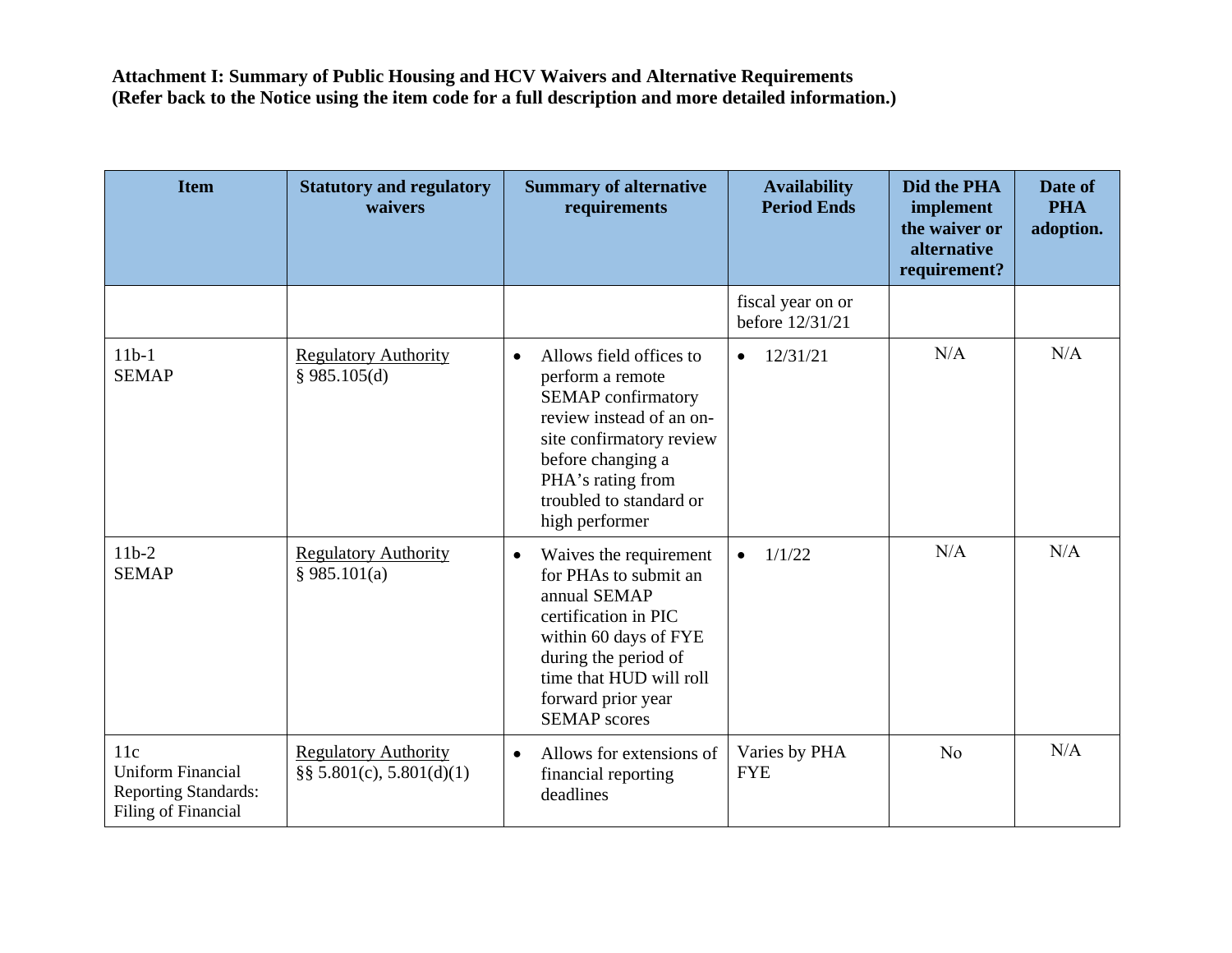| <b>Item</b>                                                                                                         | <b>Statutory and regulatory</b><br>waivers                                                                           | <b>Summary of alternative</b><br>requirements                                                                                                                                      | <b>Availability</b><br><b>Period Ends</b>                                                                                                                                                                                 | Did the PHA<br>implement<br>the waiver or<br>alternative<br>requirement? | Date of<br><b>PHA</b><br>adoption. |
|---------------------------------------------------------------------------------------------------------------------|----------------------------------------------------------------------------------------------------------------------|------------------------------------------------------------------------------------------------------------------------------------------------------------------------------------|---------------------------------------------------------------------------------------------------------------------------------------------------------------------------------------------------------------------------|--------------------------------------------------------------------------|------------------------------------|
| Reports; Reporting<br><b>Compliance Dates</b>                                                                       |                                                                                                                      |                                                                                                                                                                                    |                                                                                                                                                                                                                           |                                                                          |                                    |
| 12a<br>PHA Reporting<br>Requirements on<br>HUD Form 50058                                                           | <b>Regulatory Authority</b><br>24 CFR Part 908, §<br>982.158<br><b>Sub-regulatory Guidance</b><br>Notice PIH 2011-65 | Waives the requirement<br>$\bullet$<br>to submit 50058 within<br>60 days<br>Alternative requirement<br>$\bullet$<br>to submit within 90 days<br>of the effective date of<br>action | 12/31/20                                                                                                                                                                                                                  | Yes                                                                      | 4/10/2020                          |
| 12 <sub>b</sub><br>Designated Housing<br>Plans: HUD 60-Day<br>Notification                                          | <b>Statutory Authority</b><br>Section $7(e)(1)$                                                                      | Allows for HUD to<br>$\bullet$<br>delay notification about<br>designated housing plan                                                                                              | 7/31/20<br>$\bullet$                                                                                                                                                                                                      | N/A                                                                      | N/A                                |
| 12c<br><b>Extension of Deadline</b><br>for Programmatic<br>Obligation and<br><b>Expenditure of Capital</b><br>Funds | <b>Statutory Authority</b><br>Section $9(i)$<br><b>Regulatory Authority</b><br>§ 905.306(d)(5)                       | Provides a 24-month<br>$\bullet$<br>extension                                                                                                                                      | For all Capital<br>Fund grants that<br>were open on April<br>10, 2020, a 24-<br>month extension<br>from the obligation<br>and expenditure<br>end date in LOCCS<br>as of April 10,<br>2020; For new<br>Capital Fund grants | N <sub>o</sub>                                                           | N/A                                |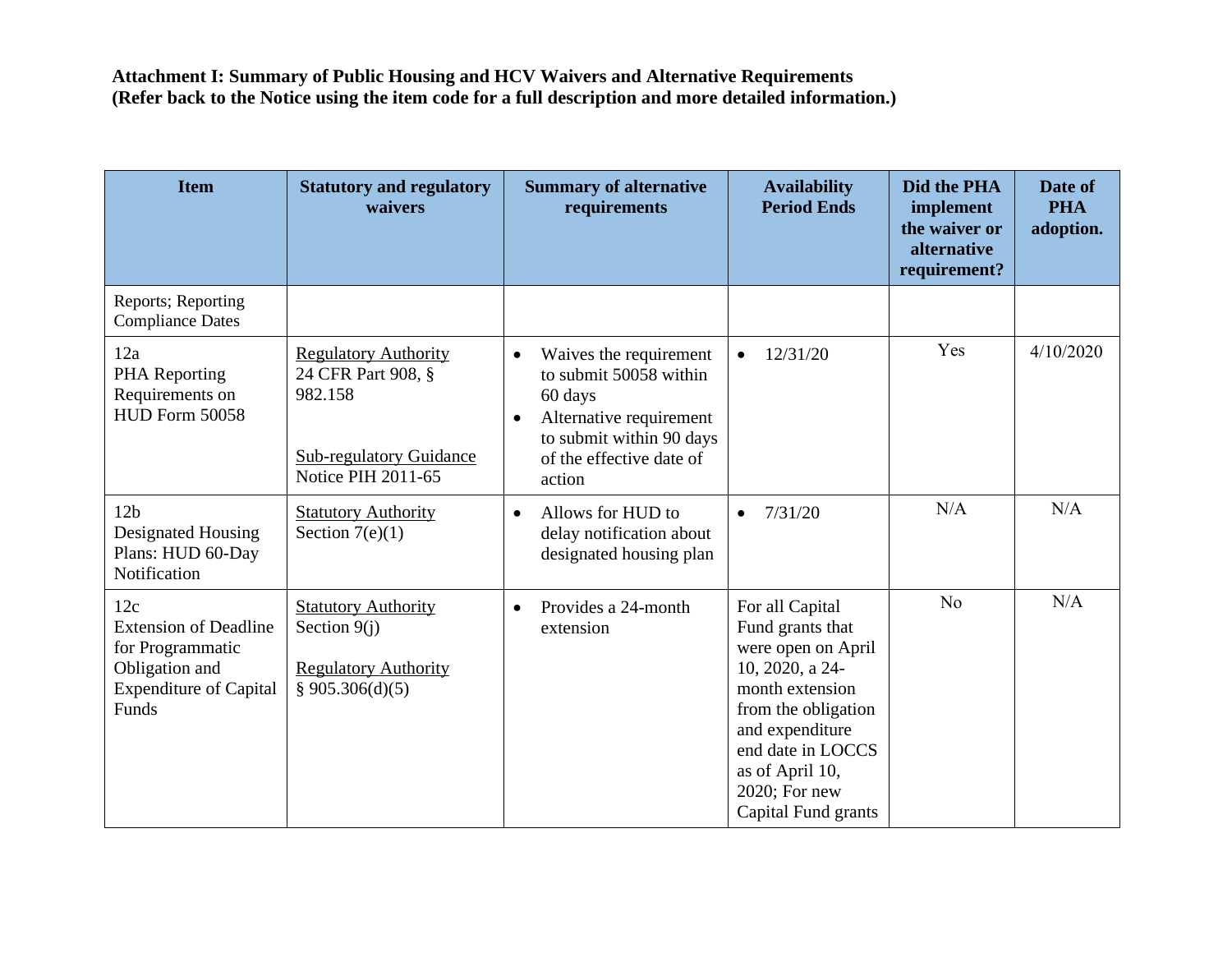| <b>Item</b>                                                                               | <b>Statutory and regulatory</b><br>waivers                                                                  | <b>Summary of alternative</b><br>requirements                                                                                                                                                                                                                                                                                                                                                                  | <b>Availability</b><br><b>Period Ends</b>                                                                                                                                                                                                                                                                  | Did the PHA<br>implement<br>the waiver or<br>alternative<br>requirement? | Date of<br><b>PHA</b><br>adoption. |
|-------------------------------------------------------------------------------------------|-------------------------------------------------------------------------------------------------------------|----------------------------------------------------------------------------------------------------------------------------------------------------------------------------------------------------------------------------------------------------------------------------------------------------------------------------------------------------------------------------------------------------------------|------------------------------------------------------------------------------------------------------------------------------------------------------------------------------------------------------------------------------------------------------------------------------------------------------------|--------------------------------------------------------------------------|------------------------------------|
|                                                                                           |                                                                                                             |                                                                                                                                                                                                                                                                                                                                                                                                                | opened between<br>April 11, 2020 and<br>December 31,<br>2020, a 24-month<br>extension from the<br>obligation and<br>expenditure end<br>dates in LOCCS as<br>of December 31,<br>2020.                                                                                                                       |                                                                          |                                    |
| 12d<br>Section $6(j)$ 1- and 2-<br><b>Year Substantial</b><br>Improvement<br>Requirements | <b>Statutory Authority</b><br>Section $6(j)(3)(B)(ii)$<br><b>Regulatory Authority</b><br>24 CFR § 902.75(d) | For PHAs designated as<br>$\bullet$<br>troubled prior to the date<br>of this Notice that have<br>not received a PHAS<br>assessment for the first<br>full fiscal year after the<br>initial notice of the<br>troubled designation,<br>HUD will: (1) evaluate<br>the 1-year substantial<br>improvement<br>benchmark based on the<br>first released score for<br>fiscal years ending on or<br>after March 31, 2022 | The period of<br>availability for this<br>waiver and<br>alternative<br>requirement: $(1)$ is<br>effective on the<br>date of this Notice;<br>and $(2)$ will<br>continue through<br>March 31, 2023, at<br>which time HUD<br>will reevaluate any<br>additional impacts<br>of this waiver on<br>any PHA in the | N/A                                                                      | N/A                                |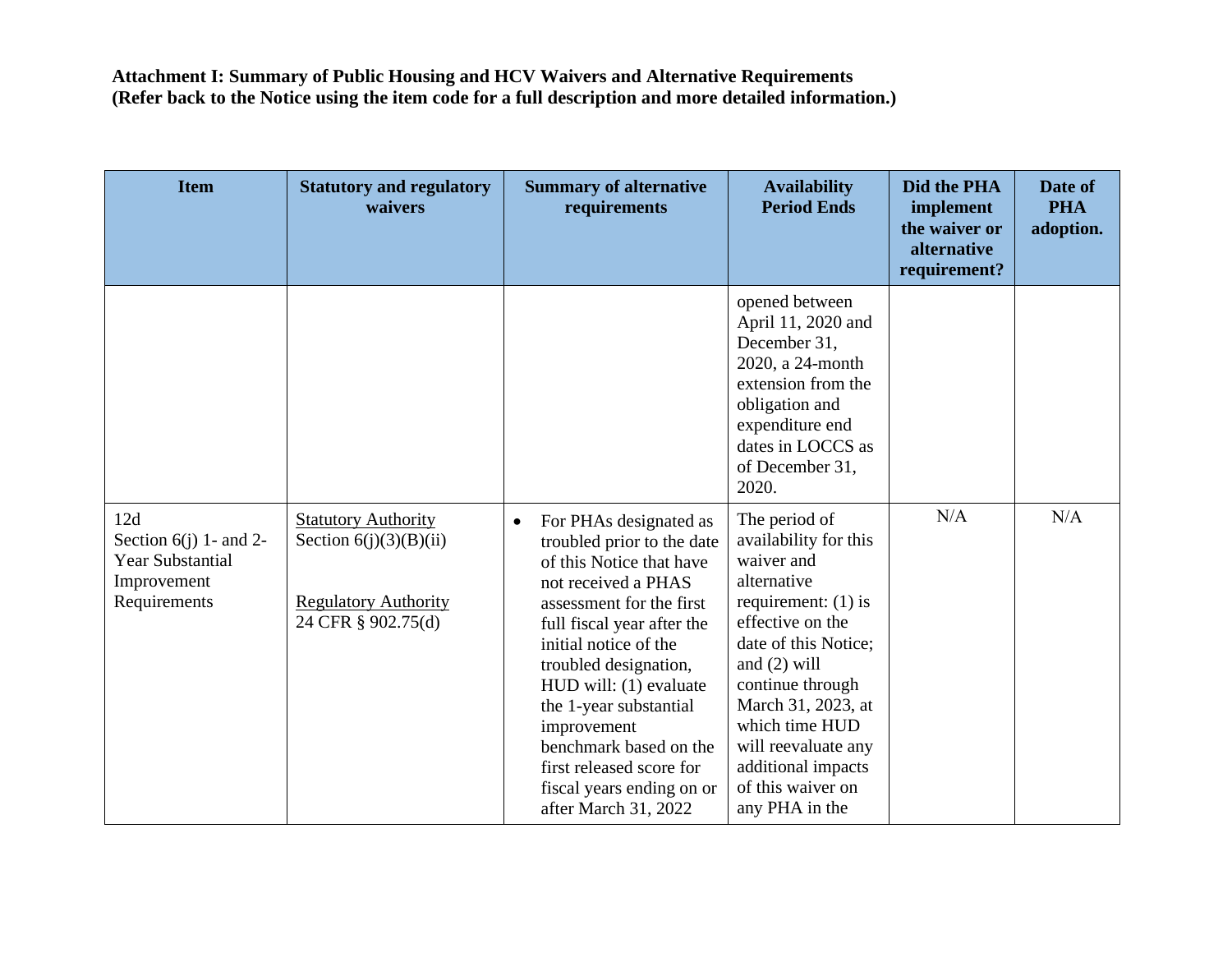| <b>Item</b>                                                                                 | <b>Statutory and regulatory</b><br>waivers                                                                                                           | <b>Summary of alternative</b><br>requirements                                                                                                                                                                                                                                                                                                                                  | <b>Availability</b><br><b>Period Ends</b>                                                                                                  | Did the PHA<br>implement<br>the waiver or<br>alternative<br>requirement? | Date of<br><b>PHA</b><br>adoption. |
|---------------------------------------------------------------------------------------------|------------------------------------------------------------------------------------------------------------------------------------------------------|--------------------------------------------------------------------------------------------------------------------------------------------------------------------------------------------------------------------------------------------------------------------------------------------------------------------------------------------------------------------------------|--------------------------------------------------------------------------------------------------------------------------------------------|--------------------------------------------------------------------------|------------------------------------|
|                                                                                             |                                                                                                                                                      | and, $(2)$ toll the<br>evaluation of the 2-year<br>recovery benchmark to<br>the next sequential fiscal<br>year                                                                                                                                                                                                                                                                 | process of being<br>evaluated.                                                                                                             |                                                                          |                                    |
| 12e<br><b>Community Service</b><br>and Self-Sufficiency<br>Requirement (CSSR)<br>suspension | <b>Statutory Authority</b><br>Section $12(c)$<br><b>Regulatory Authority</b><br>24 CFR §§ 960.603(a),<br>960.603(b), 960.607,<br>966.4(l)(2)(iii)(D) | Waives the requirement<br>$\bullet$<br>that each non-exempt<br>adult resident of public<br>housing contribute 8<br>hours per month of<br>community service<br>and/or participation in<br>an economic self-<br>sufficiency program.<br>This non-discretionary<br>waiver also suspends<br>enforcement of the<br>requirement by all<br>PHAs operating a public<br>housing program | Effective for all<br>annual<br>reexaminations<br>completed between<br>the publication date<br>of this notice<br>through April 30,<br>2022. | N/A                                                                      | N/A                                |
| $MR-1$<br>Family Income and<br><b>Composition: Delayed</b><br><b>Annual Examination</b>     | <b>Statutory Authority</b><br>Section $3(a)(1)$<br><b>Regulatory Authority</b><br>24 CFR § 882.515(a)                                                | Waives statutory and<br>$\bullet$<br>regulatory requirement<br>to permit PHAs to delay<br>annual reexaminations<br>of Mod Rehab families                                                                                                                                                                                                                                       | 12/31/21<br>$\bullet$                                                                                                                      | N/A                                                                      | N/A                                |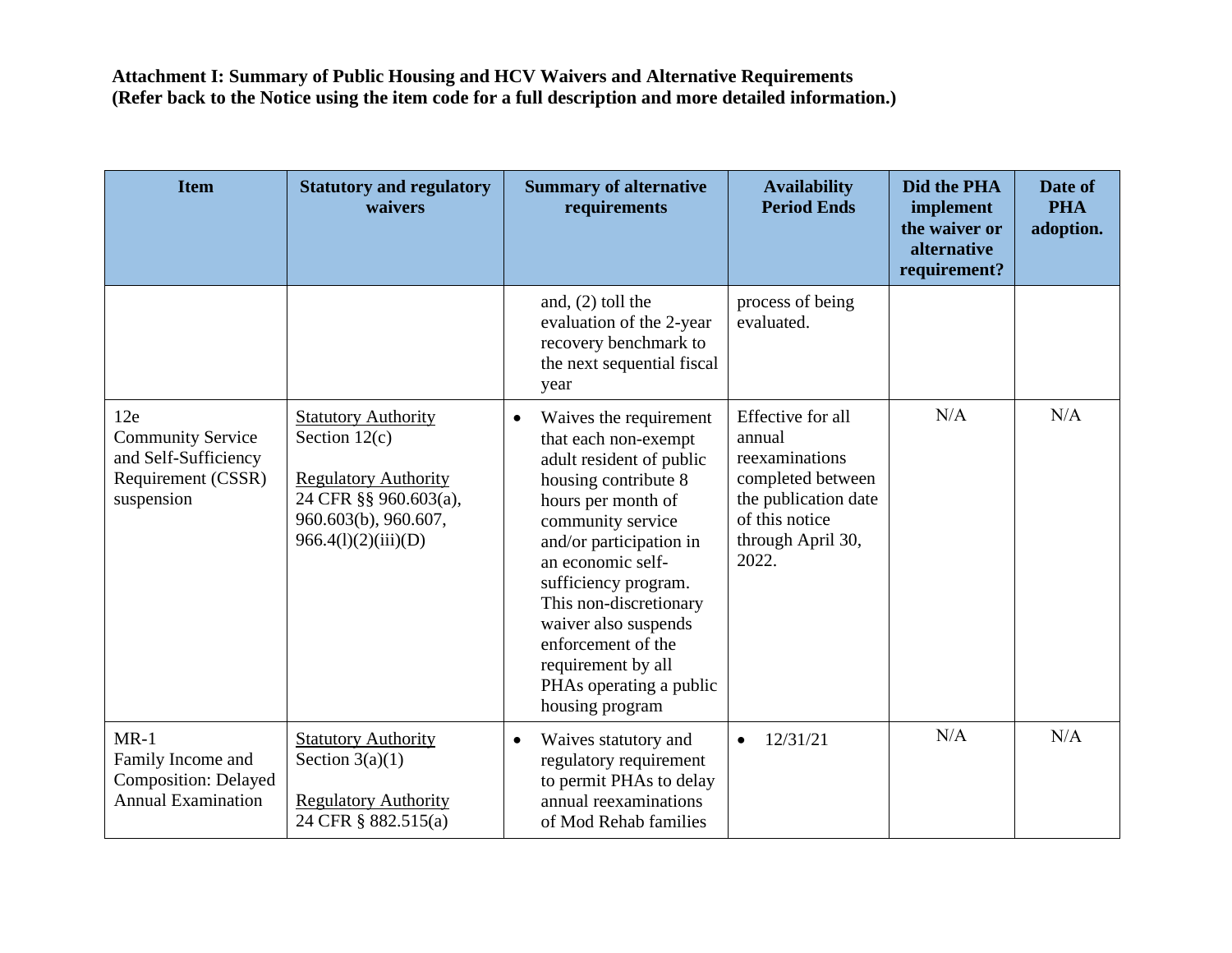| <b>Item</b>                                                                                                      | <b>Statutory and regulatory</b><br>waivers                                                                             | <b>Summary of alternative</b><br>requirements                                                                                                                                                                                                                                                                                                                                                              | <b>Availability</b><br><b>Period Ends</b> | Did the PHA<br>implement<br>the waiver or<br>alternative<br>requirement? | Date of<br><b>PHA</b><br>adoption. |
|------------------------------------------------------------------------------------------------------------------|------------------------------------------------------------------------------------------------------------------------|------------------------------------------------------------------------------------------------------------------------------------------------------------------------------------------------------------------------------------------------------------------------------------------------------------------------------------------------------------------------------------------------------------|-------------------------------------------|--------------------------------------------------------------------------|------------------------------------|
| $MR-0$<br>Family Income and<br><b>Composition: Annual</b><br>examination; Income<br>Verification<br>Requirements | <b>Regulatory Authority:</b><br>§5.233(a)(2)<br><b>Sub-regulatory Guidance</b><br>Notice PIH 2018-18                   | Waives the requirements<br>$\bullet$<br>to use the income<br>hierarchy<br>described by Notice PIH<br>2018-18 and will allow<br>PHAs to forgo third-<br>party income<br>verification<br>requirements for annual<br>reexaminations,<br>including the use of<br>EIV, if the PHA wishes<br>to conduct<br>the annual reexam rather<br>than delaying the<br>family's annual reexam<br>as permitted<br>under MR-1 | 12/31/21<br>$\bullet$                     | N/A                                                                      | N/A                                |
| $MR-3$<br>Family Income and<br>Composition: Interim<br>Examinations                                              | <b>Statutory Authority</b><br>Section $3(a)(1)$<br><b>Regulatory Authority</b><br>24 CFR §§ 5.233(a)(2),<br>882.515(b) | Waives requirements to<br>$\bullet$<br>use the income<br>verification hierarchy as<br>described by<br>Notice PIH 2018-18.<br>Allows PHAs to forgo                                                                                                                                                                                                                                                          | 12/31/21<br>$\bullet$                     | N/A                                                                      | N/A                                |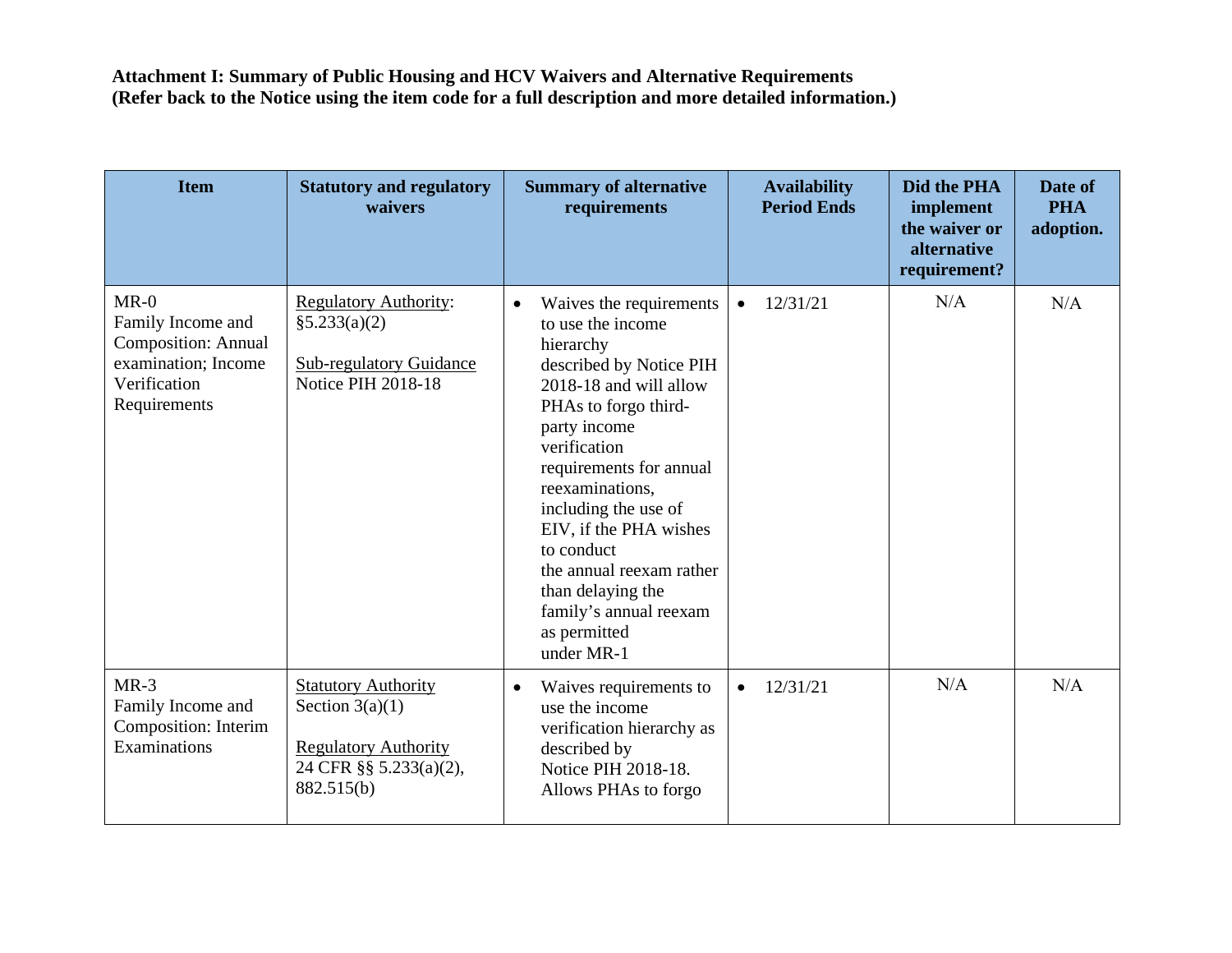| <b>Item</b>                                                     | <b>Statutory and regulatory</b><br>waivers                                                     | <b>Summary of alternative</b><br>requirements                                                                                                                                                                                                                                                            | <b>Availability</b><br><b>Period Ends</b> | Did the PHA<br>implement<br>the waiver or<br>alternative<br>requirement? | Date of<br><b>PHA</b><br>adoption. |
|-----------------------------------------------------------------|------------------------------------------------------------------------------------------------|----------------------------------------------------------------------------------------------------------------------------------------------------------------------------------------------------------------------------------------------------------------------------------------------------------|-------------------------------------------|--------------------------------------------------------------------------|------------------------------------|
|                                                                 | <b>Sub-regulatory Guidance</b><br><b>Notice PIH 2018-18</b>                                    | third-party income<br>verification<br>requirements for interim<br>reexams, including the<br>required use of EIV<br>During the allowable<br>$\bullet$<br>period of eligibility,<br>PHAs may consider<br>self-certification as the<br>highest form of<br>income verification to<br>process interim reexams |                                           |                                                                          |                                    |
| $MR-4$<br>Enterprise Income<br>Verification (EIV)<br>Monitoring | <b>Regulatory Authority</b><br>§ 5.233<br><b>Sub-regulatory Guidance</b><br>Notice PIH 2018-18 | Waiving the mandatory<br>$\bullet$<br>EIV monitoring<br>requirements.                                                                                                                                                                                                                                    | 12/31/21<br>$\bullet$                     | N/A                                                                      | N/A                                |
| $MR-5$<br>PHA Inspection<br>Requirement: Annual<br>Inspections  | <b>Regulatory Authority</b><br>§ 882.516(b)                                                    | Waives the annual<br>$\bullet$<br>inspection requirement<br>and allows PHAs to<br>delay annual<br>inspections for Mod<br>Rehab units                                                                                                                                                                     | 12/31/21<br>$\bullet$                     | N/A                                                                      | N/A                                |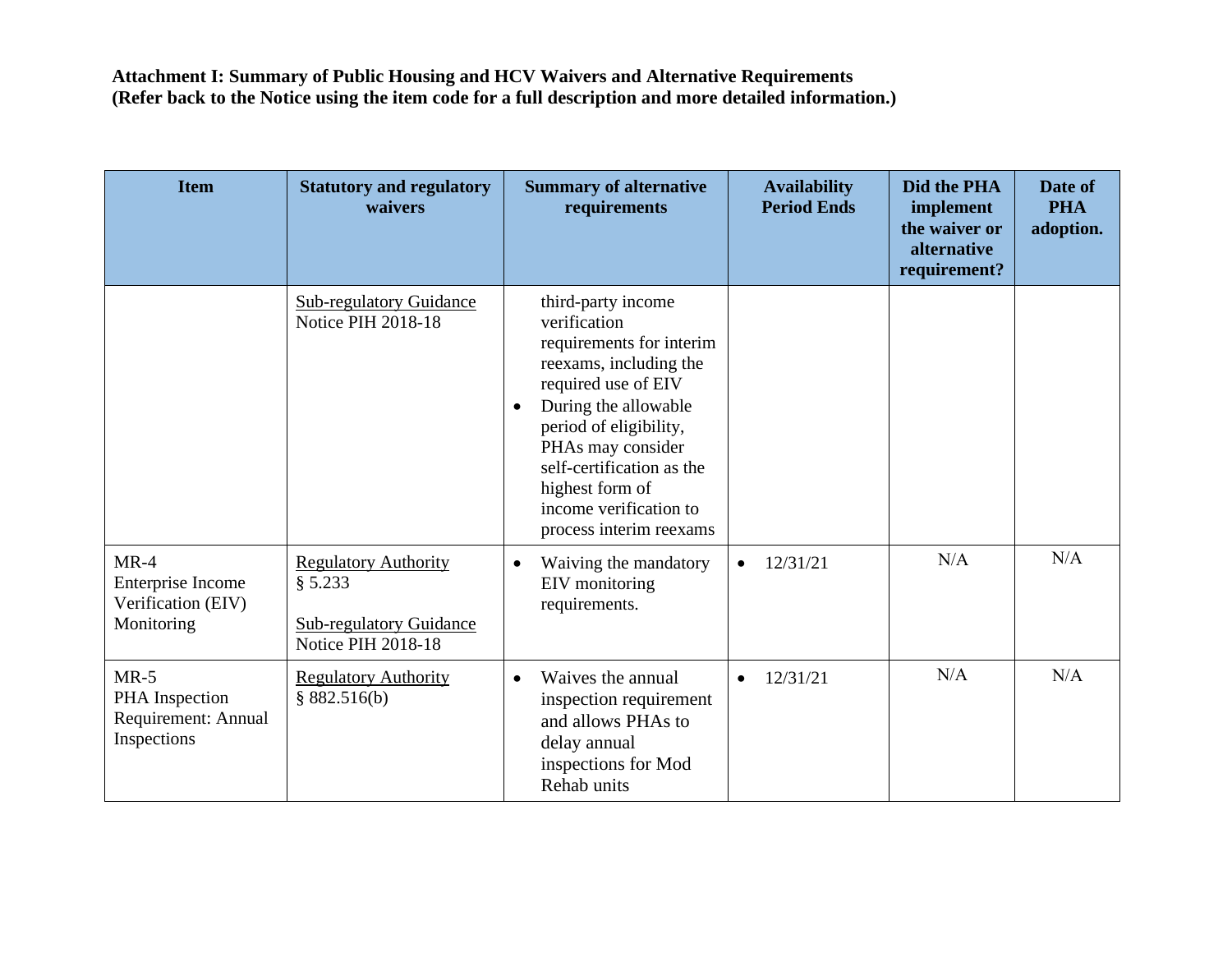| <b>Item</b>                                                  | <b>Statutory and regulatory</b><br>waivers                                                               | <b>Summary of alternative</b><br>requirements                                                                                                                                                                                      | <b>Availability</b><br><b>Period Ends</b> | Did the PHA<br>implement<br>the waiver or<br>alternative<br>requirement? | Date of<br><b>PHA</b><br>adoption. |
|--------------------------------------------------------------|----------------------------------------------------------------------------------------------------------|------------------------------------------------------------------------------------------------------------------------------------------------------------------------------------------------------------------------------------|-------------------------------------------|--------------------------------------------------------------------------|------------------------------------|
|                                                              |                                                                                                          | All delayed annual<br>$\bullet$<br>inspections must be<br>completed as soon as<br>reasonably possible but<br>no later than one year<br>after the date the<br>annual inspection<br>would have been<br>required absent the<br>waiver |                                           |                                                                          |                                    |
| $MR-6$<br><b>Adjustment of Utility</b><br>Allowance          | <b>Regulatory Authority</b><br>§ 882.510                                                                 | Waives the requirement<br>$\bullet$<br>to allow PHAs to delay<br>the review and update of<br>utility allowances                                                                                                                    | 12/31/21<br>$\bullet$                     | N/A                                                                      | N/A                                |
| $MS-1$<br>Mainstream Initial<br>Lease Term                   | <b>Statutory Authority</b><br>Section $8(o)(7)(A)$<br><b>Regulatory Authority</b><br>§ 982.309(a)(2)(ii) | PHA may enter initial<br>$\bullet$<br>lease terms of less than<br>one year regardless of<br>whether the shorter<br>lease term is a<br>prevailing market<br>practice                                                                | 12/31/21<br>$\bullet$                     | N <sub>o</sub>                                                           | N/A                                |
| $MS-2$<br>Mainstream Criminal<br><b>Background Screening</b> | <b>Statutory Authority</b><br>42 U.S.C. 13663(a), 42<br>U.S.C. 13661                                     | PHAs may establish, as<br>$\bullet$<br>an alternative                                                                                                                                                                              | 12/31/21<br>$\bullet$                     | N <sub>o</sub>                                                           | N/A                                |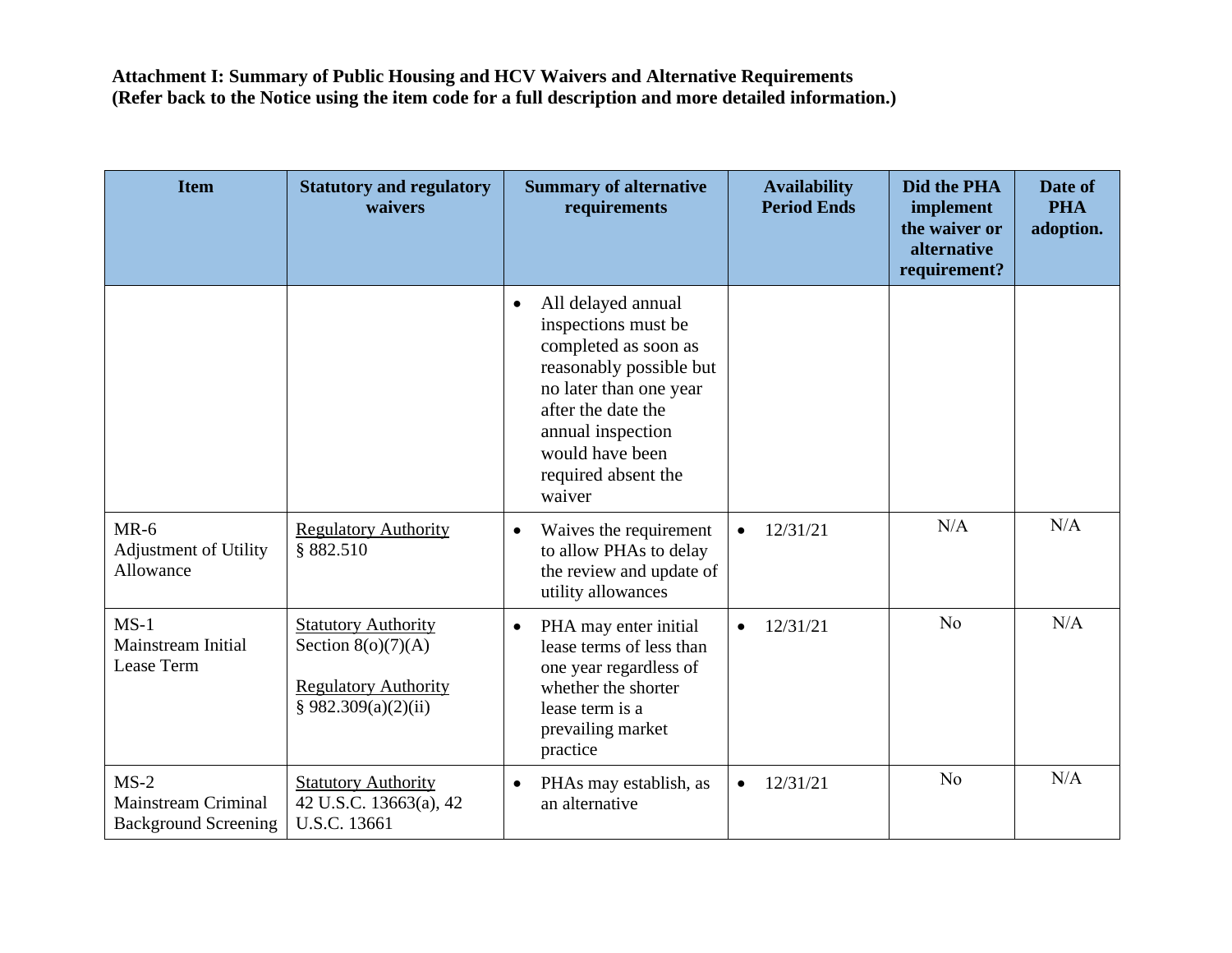| <b>Item</b>                                                                                           | <b>Statutory and regulatory</b><br>waivers              | <b>Summary of alternative</b><br>requirements                                                                                                                                                                                                                                                         | <b>Availability</b><br><b>Period Ends</b> | Did the PHA<br>implement<br>the waiver or<br>alternative<br>requirement? | Date of<br><b>PHA</b><br>adoption. |
|-------------------------------------------------------------------------------------------------------|---------------------------------------------------------|-------------------------------------------------------------------------------------------------------------------------------------------------------------------------------------------------------------------------------------------------------------------------------------------------------|-------------------------------------------|--------------------------------------------------------------------------|------------------------------------|
|                                                                                                       | <b>Regulatory Authority</b><br>§§ CFR 5.856, 982.553(a) | requirement, screening<br>requirements for<br>applicants for<br>Mainstream vouchers<br>which are distinct from<br>those in place for its<br>HCV program in<br>general                                                                                                                                 |                                           |                                                                          |                                    |
| $MS-3$<br>Mainstream Age<br>Eligibility to Enter<br><b>HAP</b> Contract<br><b>Statutory Authority</b> | <b>Statutory Authority</b><br>42 U.S.C. $8013(k)(2)$    | As an alternative<br>$\bullet$<br>requirement, the PHA<br>may choose to expand<br>the definition of an<br>eligible non-elderly<br>family member to<br>include those who were<br>issued a voucher prior<br>to turning 62 and were<br>not yet 63 on the<br>effective date of the<br><b>HAP</b> Contract | 12/31/21<br>$\bullet$                     | N <sub>o</sub>                                                           | N/A                                |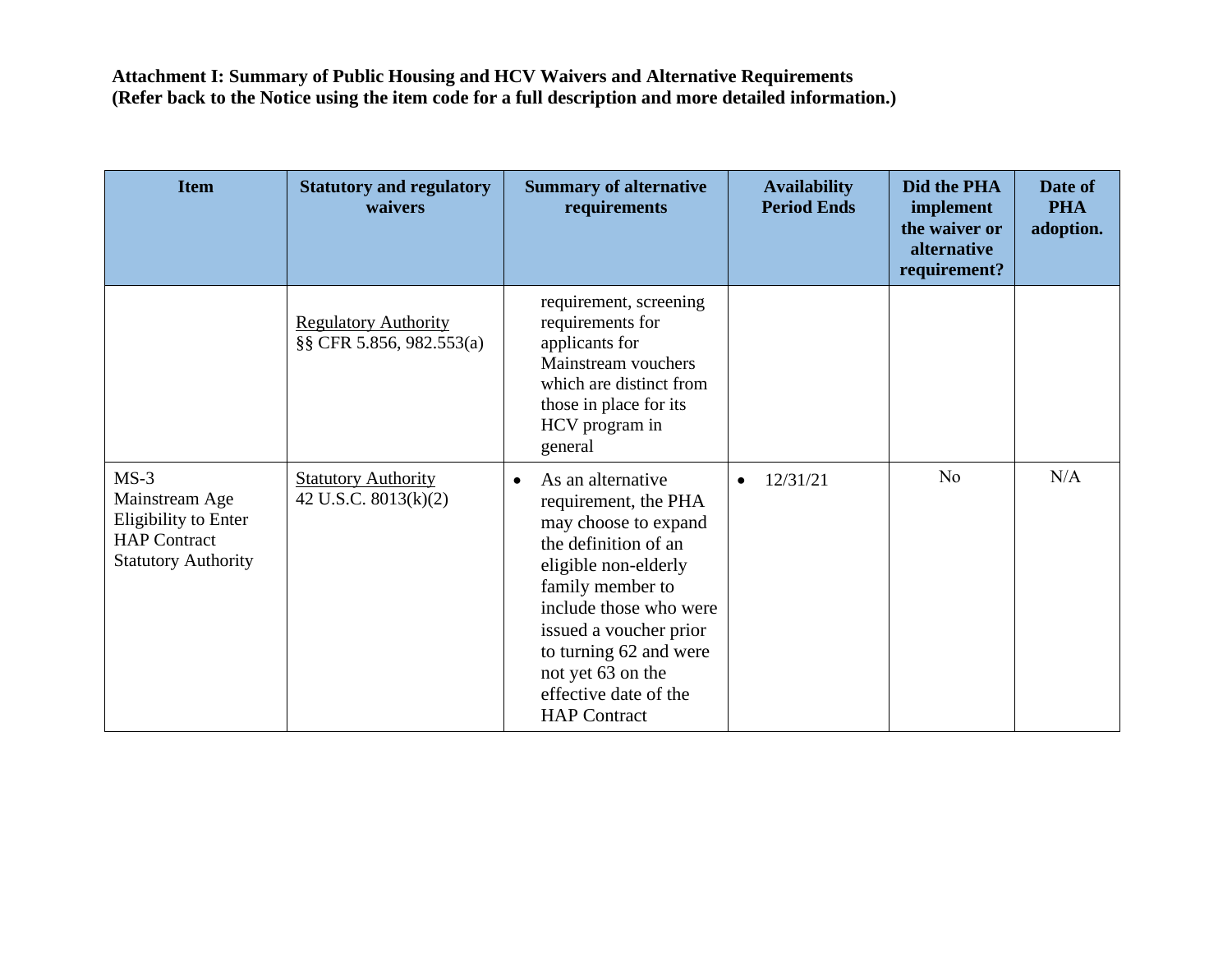| COVID-19 Statutory and Regulatory Waivers for ONAP programs                                                                                                   |                                                                                                                                                                            |                                                                                                                                                                                                                                                    |  |
|---------------------------------------------------------------------------------------------------------------------------------------------------------------|----------------------------------------------------------------------------------------------------------------------------------------------------------------------------|----------------------------------------------------------------------------------------------------------------------------------------------------------------------------------------------------------------------------------------------------|--|
| Item                                                                                                                                                          | <b>Statutory and Regulatory</b><br>Waivers                                                                                                                                 | Waiver/Alternative Requirement Summary                                                                                                                                                                                                             |  |
| 13a. Application<br>Process for IHBG-<br><b>CARES</b> Grants and<br><b>Indian Housing Plan</b>                                                                | <b>Statutory Authority: Section</b><br>$101(b)$ , Section 102, and<br>Section 103 of NAHASDA                                                                               | Abbreviated IHP to Receive IHBG-CARES Grant Funding: Applicants for<br>IHBG-CARES funding must submit an abbreviated IHP specifying how<br>the funds will be used.                                                                                 |  |
| <b>Regulatory Authority: 24</b><br>(IHP) Requirements<br>C.F.R. §§ 1000.214;<br>1000.218;1000.220; 1000.224;<br>1000.226; 1000.228; 1000.230;<br>and 1000.232 | Recipients that did Not Submit an IHP in FY2020: A Tribe or TDHE that<br>did not submit a timely or compliant IHP in FY 2020 may still qualify for<br>an IHBG-CARES grant. |                                                                                                                                                                                                                                                    |  |
|                                                                                                                                                               |                                                                                                                                                                            | IHP Certifications: IHBG recipients that cannot provide HUD with IHP<br>certifications may still submit an Abbreviated IHP provided an authorized<br>official of the IHBG recipient provides a statement on inability to secure<br>certifications. |  |
|                                                                                                                                                               |                                                                                                                                                                            | <i>Reprogramming of FY2020 IHBG Funding: FY2020 IHBG funds may be</i><br>reprogrammed to address COVID-19 through streamlined process.                                                                                                             |  |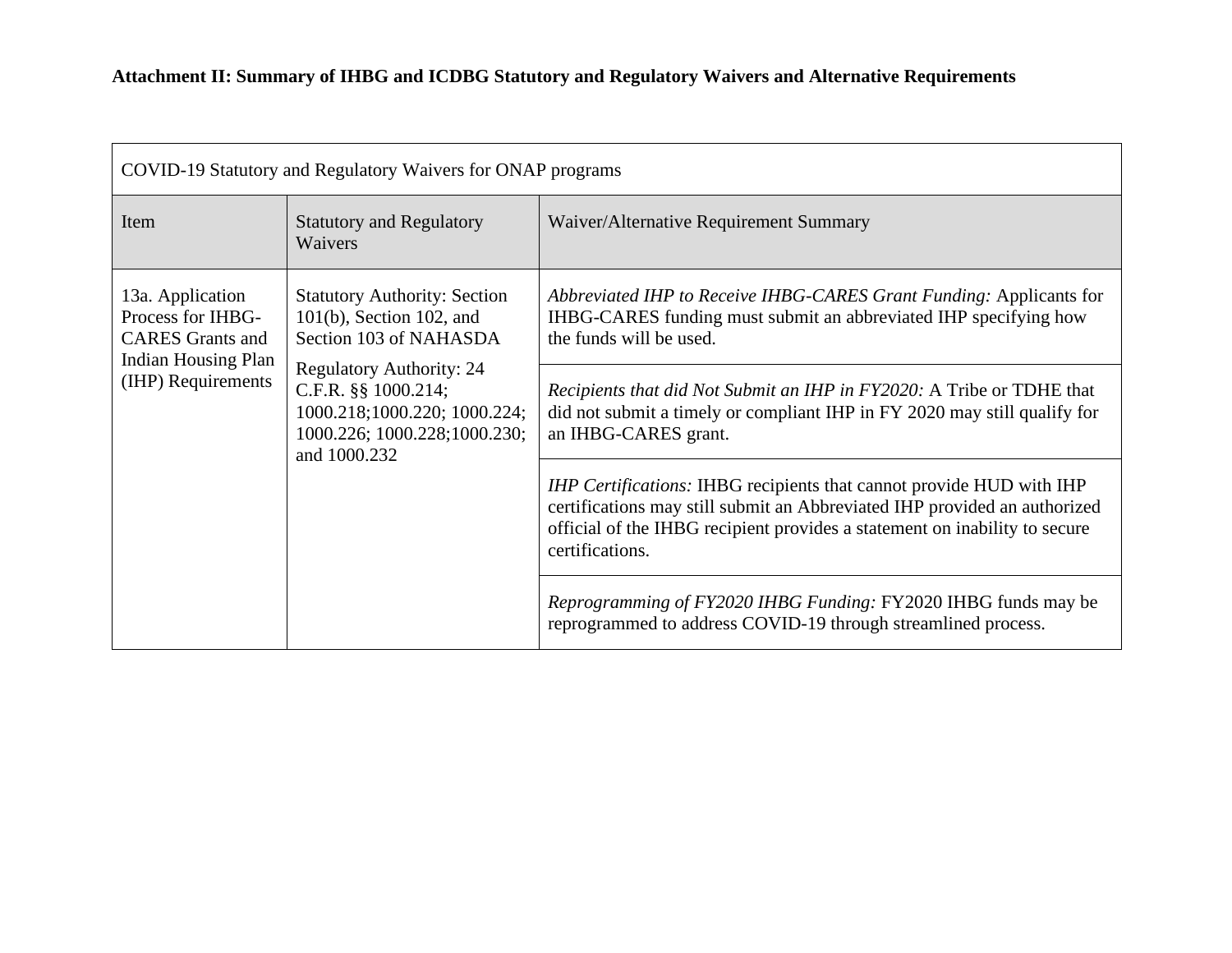| 13b. IHP<br>Submission<br>Deadline for Annual                                                                                                            | <b>Statutory Authority: Section</b><br>$101(b)$ and $102(a)$ of<br>NAHASDA, | <b>IHP Submission Deadlines</b><br>Extended                                                                                                                                                                                              | Original IHP Due<br>Date | Extension  |
|----------------------------------------------------------------------------------------------------------------------------------------------------------|-----------------------------------------------------------------------------|------------------------------------------------------------------------------------------------------------------------------------------------------------------------------------------------------------------------------------------|--------------------------|------------|
| <b>IHBG</b> Formula<br><b>Grants</b>                                                                                                                     | <b>Regulatory Authority: 24 CFR</b><br>§§ 1000.214, 1000.216,               |                                                                                                                                                                                                                                          | 1/17/2020                | 10/16/2020 |
|                                                                                                                                                          | 1000.225                                                                    |                                                                                                                                                                                                                                          | 4/17/2020                | 10/16/2020 |
|                                                                                                                                                          |                                                                             |                                                                                                                                                                                                                                          | 7/18/2020                | 1/17/2021  |
| 13c.Annual<br><b>Statutory Authority: Sections</b><br>403 and 404 of NAHASDA,<br>Performance Report<br>Submission<br><b>Regulatory Authority: 24 CFR</b> | <b>APR Submission Deadlines</b><br>Extended                                 | Original APR Due<br>Date                                                                                                                                                                                                                 | Extension                |            |
| Deadline                                                                                                                                                 | \$1000.514                                                                  |                                                                                                                                                                                                                                          | 3/30/2020                | 9/27/2020  |
|                                                                                                                                                          |                                                                             |                                                                                                                                                                                                                                          | 6/29/2020                | 12/30/2020 |
|                                                                                                                                                          |                                                                             |                                                                                                                                                                                                                                          | 9/30/2020                | 12/30/2020 |
| 13d. Income<br>Verification                                                                                                                              | <b>Regulatory Authority: 24 CFR</b><br>\$1000.128                           | IHBG recipients may deviate from their current written admissions and<br>occupancy policies, including allowing less frequent income<br>recertifications, remote income verification, and self-certification over the<br>phone or email. |                          |            |
| 13e. Public Health<br>Services                                                                                                                           | <b>Statutory Authority: Section</b><br>202(3) of NAHASDA                    | Recipients may use IHBG-CARES funding to carry out a wide range of<br>public health services.                                                                                                                                            |                          |            |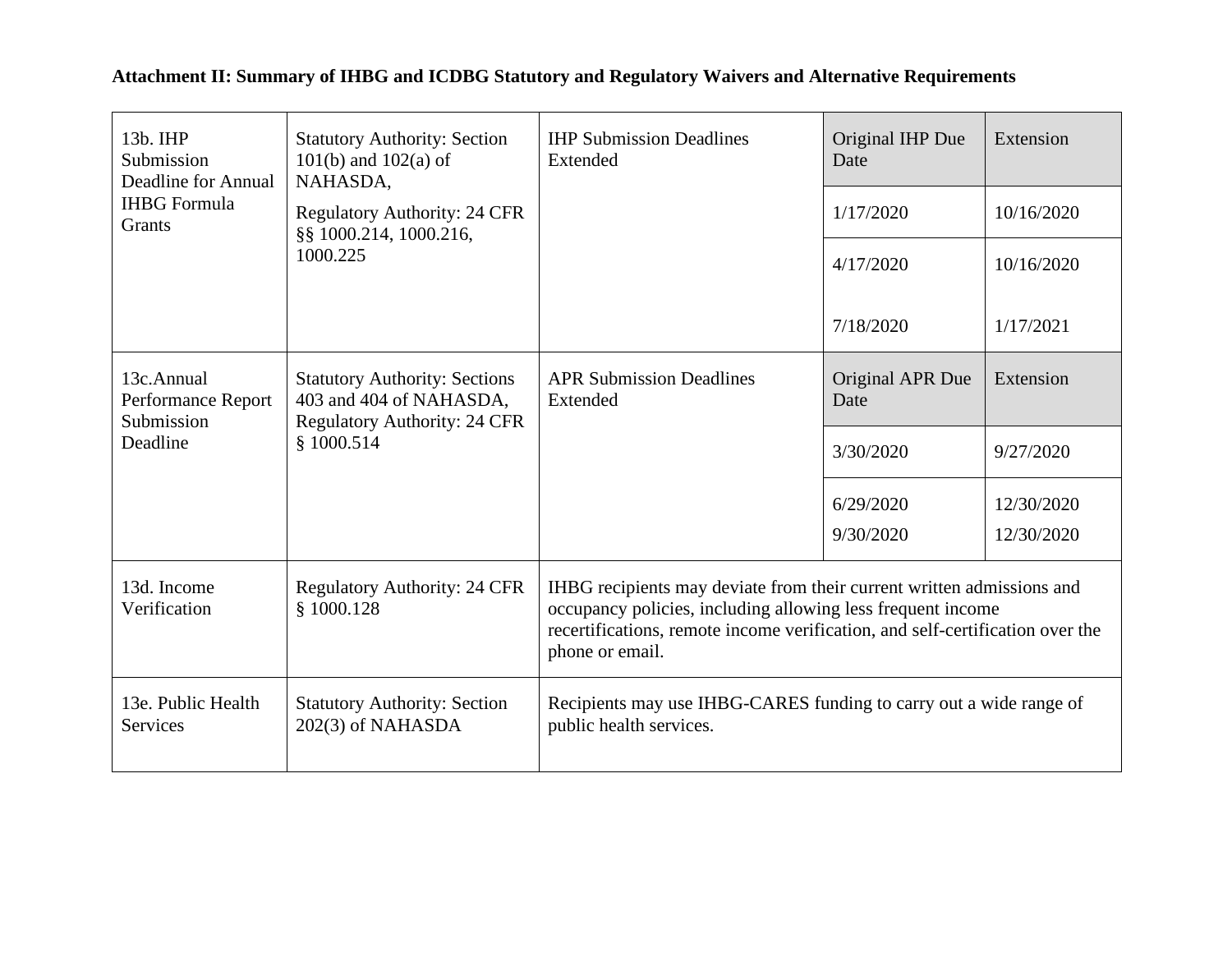| 13f. COVID-19-<br><b>Related Assistance</b><br>to Non-Low Income<br>and Non-Native<br>Families | <b>Statutory Authority: Section</b><br>201(b) of NAHASDA,<br><b>Regulatory Authority: 24 CFR</b><br>§§ 1000.104, 1000.106,<br>1000.108, 1000.110, 1000.312,<br>1000.314, 1000.318 | Recipients may use IHBG-CARES funding to prevent, prepare for, and<br>respond to COVID-19 through certain limited activities that provide<br>assistance to all affected and threatened people without regard to income<br>limits or Indian status.                            |
|------------------------------------------------------------------------------------------------|-----------------------------------------------------------------------------------------------------------------------------------------------------------------------------------|-------------------------------------------------------------------------------------------------------------------------------------------------------------------------------------------------------------------------------------------------------------------------------|
| 13g. Useful Life                                                                               | <b>Statutory Authority: Section</b><br>205 of NAHASDA,<br><b>Regulatory Authority: 24 CFR</b><br>§§ 1000.141, 1000.142,<br>1000.143, 1000.144, 1000.146,<br>1000.147              | If the assistance is related to inhibiting the spread of COVID-19 to low-<br>income Indian families and the Tribal community, Recipients may use<br>IHBG-CARES funding to assist housing units without determining and<br>maintaining affordability during their useful life. |
| 13h. Total<br>Development Cost<br>(TDC) Limits                                                 | <b>Regulatory Authority: 24 CFR</b><br>§§ 1000.156, 1000.158,<br>1000.160, 1000.162                                                                                               | Recipients may exceed TDC by 20 percent without HUD approval for<br>dwelling and non-dwelling units developed, acquired or assisted to<br>prevent, prepare for, and respond to COVID-19.                                                                                      |
| 13i. Prohibition<br><b>Against Investment</b><br>of CARES Act<br><b>Grant Funds</b>            | <b>Statutory Authority: Section</b><br>204(b) of NAHASDA,<br><b>Regulatory Authority: 24 CFR</b><br>\$1000.58                                                                     | Recipients are prohibited from investing any IHBG funding provided<br>under the CARES Act.                                                                                                                                                                                    |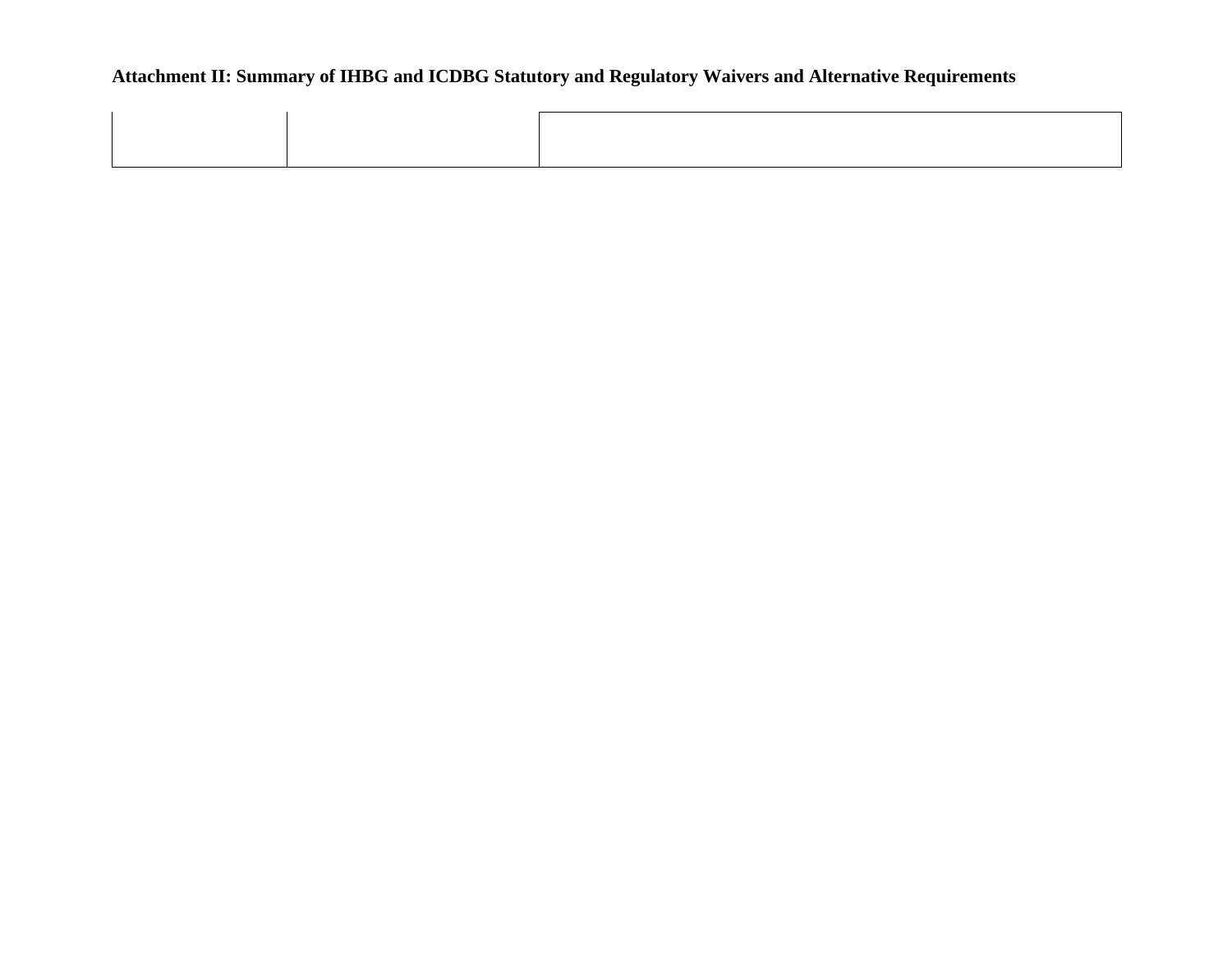| 13j. IHBG-CARES<br><b>Funds Not Counted</b><br>in Undisbursed<br><b>Funds Factor</b>                                                                                                                                   | <b>Regulatory Authority: 24 CFR</b><br>§ 1000.342                                                                                                                           | IHBG-CARES funds will not count towards an IHBG recipient's prior<br>years' undisbursed funds when applying the Undisbursed Funds Factor<br>under the IHBG formula.                                                                                                                                                                                                                       |
|------------------------------------------------------------------------------------------------------------------------------------------------------------------------------------------------------------------------|-----------------------------------------------------------------------------------------------------------------------------------------------------------------------------|-------------------------------------------------------------------------------------------------------------------------------------------------------------------------------------------------------------------------------------------------------------------------------------------------------------------------------------------------------------------------------------------|
| 14a. Citizen<br>Participation                                                                                                                                                                                          | <b>Statutory Authority: Section</b><br>104 of the Housing and<br><b>Community Development Act</b><br>of 1974 (HCD Act)<br><b>Regulatory Authority: 24 CFR</b><br>\$1003.604 | Indian tribes are not required to hold one or more meetings to obtain the<br>views of residents before applying for ICDBG-CARES grant funding or<br>amending their FY 2019/2020 ICDBG grants to address COVID-19.                                                                                                                                                                         |
| 14b. Application Process for ICDBG-CARES Grants<br>and Funding Criteria<br>Regulatory Authority: 24 CFR §§ 1003.400,<br>1003.401, 1003.402; Section I.A.1.b. of FY19/20<br>ICDBG Notice of Funding Availability (NOFA) |                                                                                                                                                                             | 1) Criteria for Funding: With respect to applications for ICDBG-CARES<br>grants and FY 2019/2020 ICDBG Imminent Threat grants to address the<br>COVID-19 crisis, the urgency and immediacy of the threat will be<br>presumed.                                                                                                                                                             |
|                                                                                                                                                                                                                        |                                                                                                                                                                             | 2) Grant Ceilings: Current grant ceilings are waived for ICDBG-CARES<br>and will be set in an ICDBG-CARES Implementation Notice to be<br>published in the very near future.                                                                                                                                                                                                               |
|                                                                                                                                                                                                                        |                                                                                                                                                                             | 3) Reimbursement of Costs and Letter to Proceed: ICDBG applicants and<br>grantees to receive ICDBG-CARES grants do not have to demonstrate<br>other Tribal funding sources cannot be made available to alleviate the<br>threat and may use the funding to cover or reimburse costs to prevent,<br>prepare for, and respond to COVID-19 without a Letter to Proceed from<br>the area ONAP. |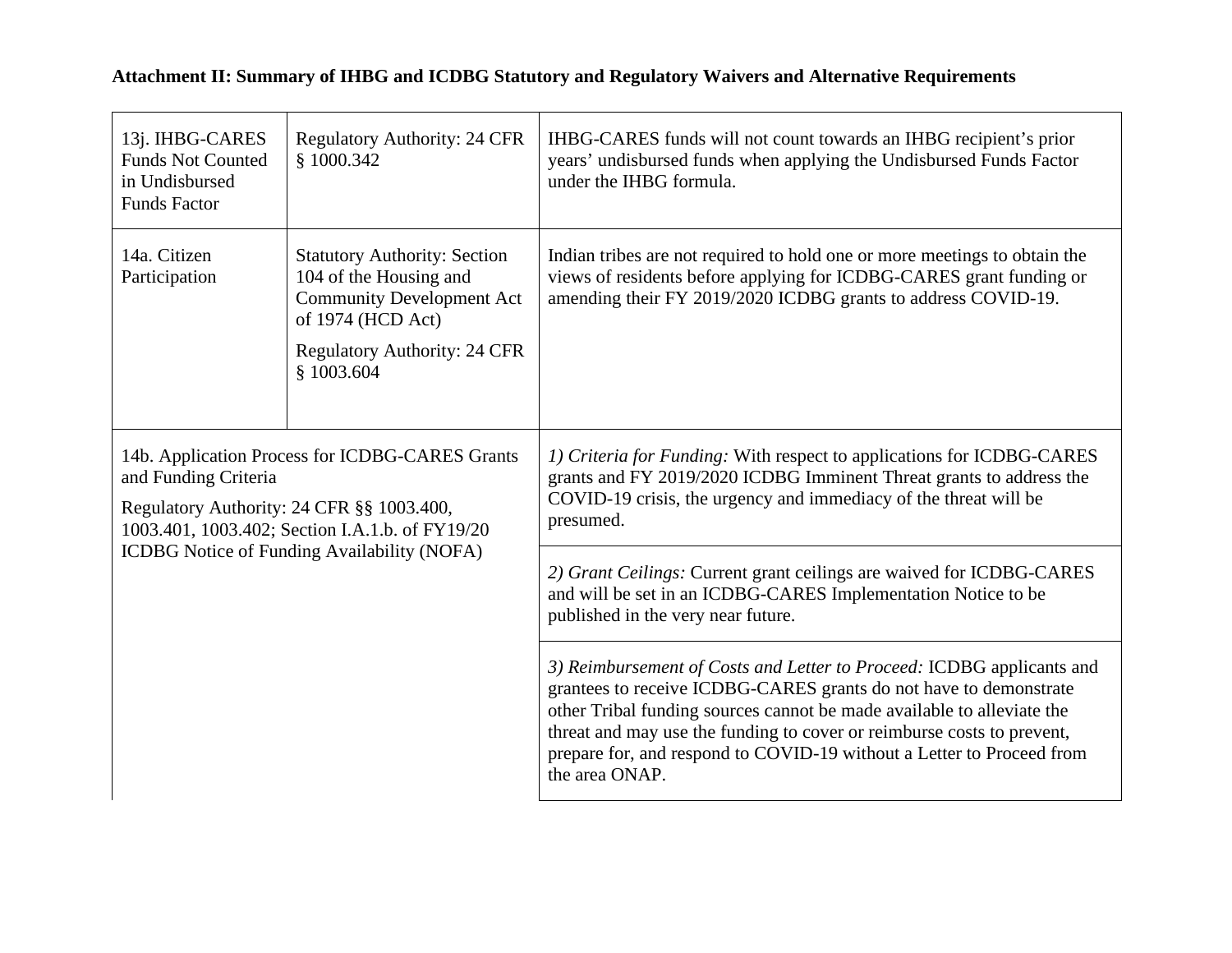| Attachment II: Summary of IHBG and ICDBG Statutory and Regulatory Waivers and Alternative Requirements |  |  |
|--------------------------------------------------------------------------------------------------------|--|--|
|                                                                                                        |  |  |

|                                                                                                           |                                                                                                                                                   | 4) Availability of Funds: If ICDBG-CARES grant funds are not awarded in<br>a fiscal year, HUD reserves the right to adjust how funding is awarded to<br>ensure needs of Tribes are met, including possibly setting aside a portion<br>of funding to address the needs of Tribes with the greatest needs. |
|-----------------------------------------------------------------------------------------------------------|---------------------------------------------------------------------------------------------------------------------------------------------------|----------------------------------------------------------------------------------------------------------------------------------------------------------------------------------------------------------------------------------------------------------------------------------------------------------|
| 14c. Removal of<br><b>Public Services 15</b><br>Percent Cap under<br>FY 2019 and FY<br>2020 ICDBG Grants  | <b>Statutory Authority: Section</b><br>105 of the HCD Act;<br><b>Regulatory Authority: 24 CFR</b><br>\$1003.201(e); FY 19/20<br><b>ICDBG NOFA</b> | HUD is eliminating the 15 percent cap on FY 2019/2020 ICDBG funding<br>(both Single Purpose and Imminent Threat grants).                                                                                                                                                                                 |
| 14d. Rental<br>Assistance, Utility<br>Assistance, Food,<br>Clothing, and Other<br>Emergency<br>Assistance | <b>Statutory Authority: Section</b><br>105 of the HCD Act;<br><b>Regulatory Authority: 24 CFR</b><br>\$1003.207(b)(4)                             | ICDBG grant funds may be used to provide emergency payments for low-<br>and moderate-income individuals or families impacted by COVID-19 for<br>items such as food, medicine, clothing, and other necessities, as well as<br>utility payment assistance.                                                 |
| 14e. Purchase of<br>Equipment                                                                             | <b>Regulatory Authority: 24 CFR</b><br>§§ $1003.207(b)(1)$ ;                                                                                      | Grantees may use of ICDBG funds for the purchase of medical and<br>personal protective equipment to prevent, prepare for, and respond to the                                                                                                                                                             |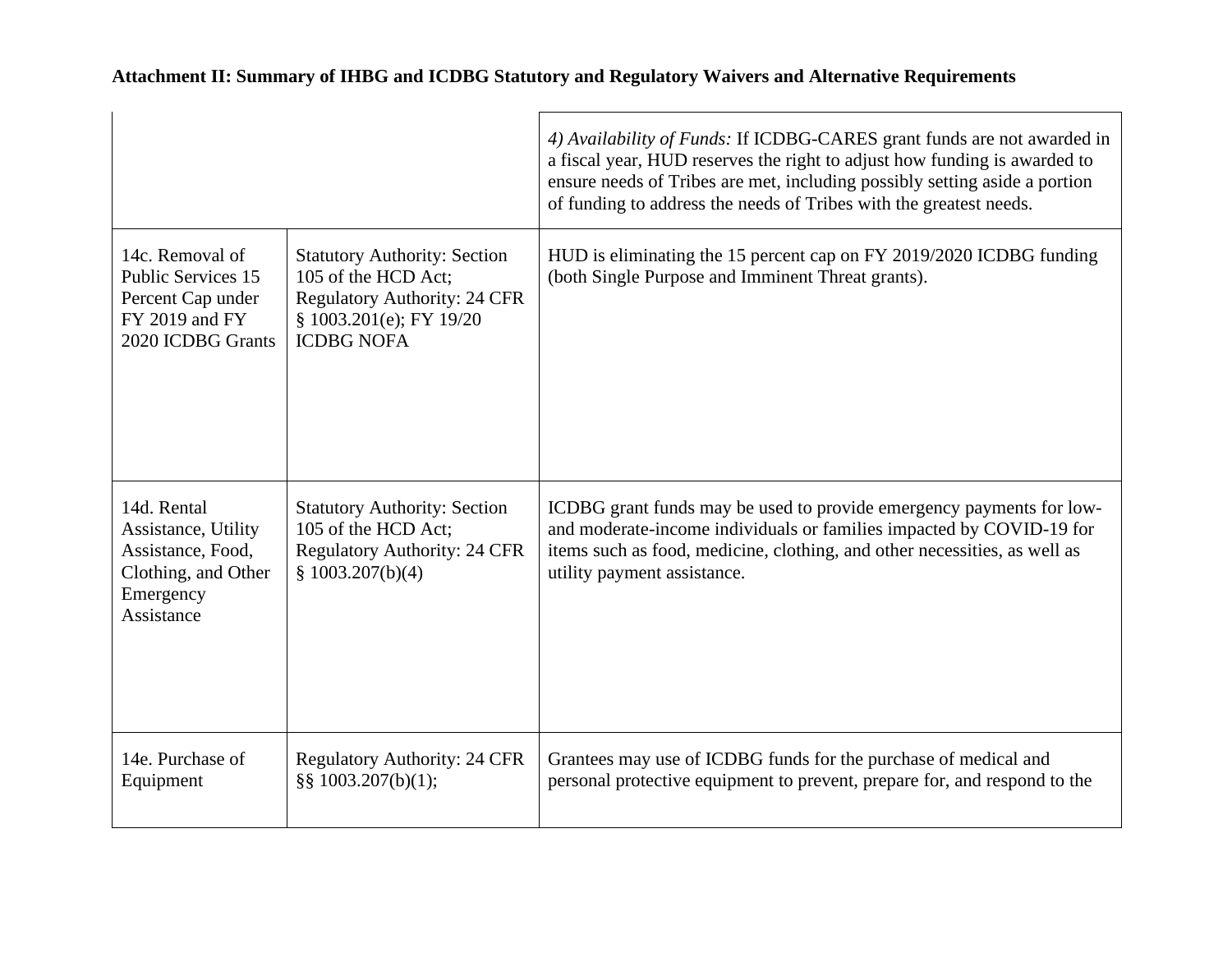| 1003.201(c)(1)(ii) | COVID-19. |
|--------------------|-----------|
|                    |           |
|                    |           |